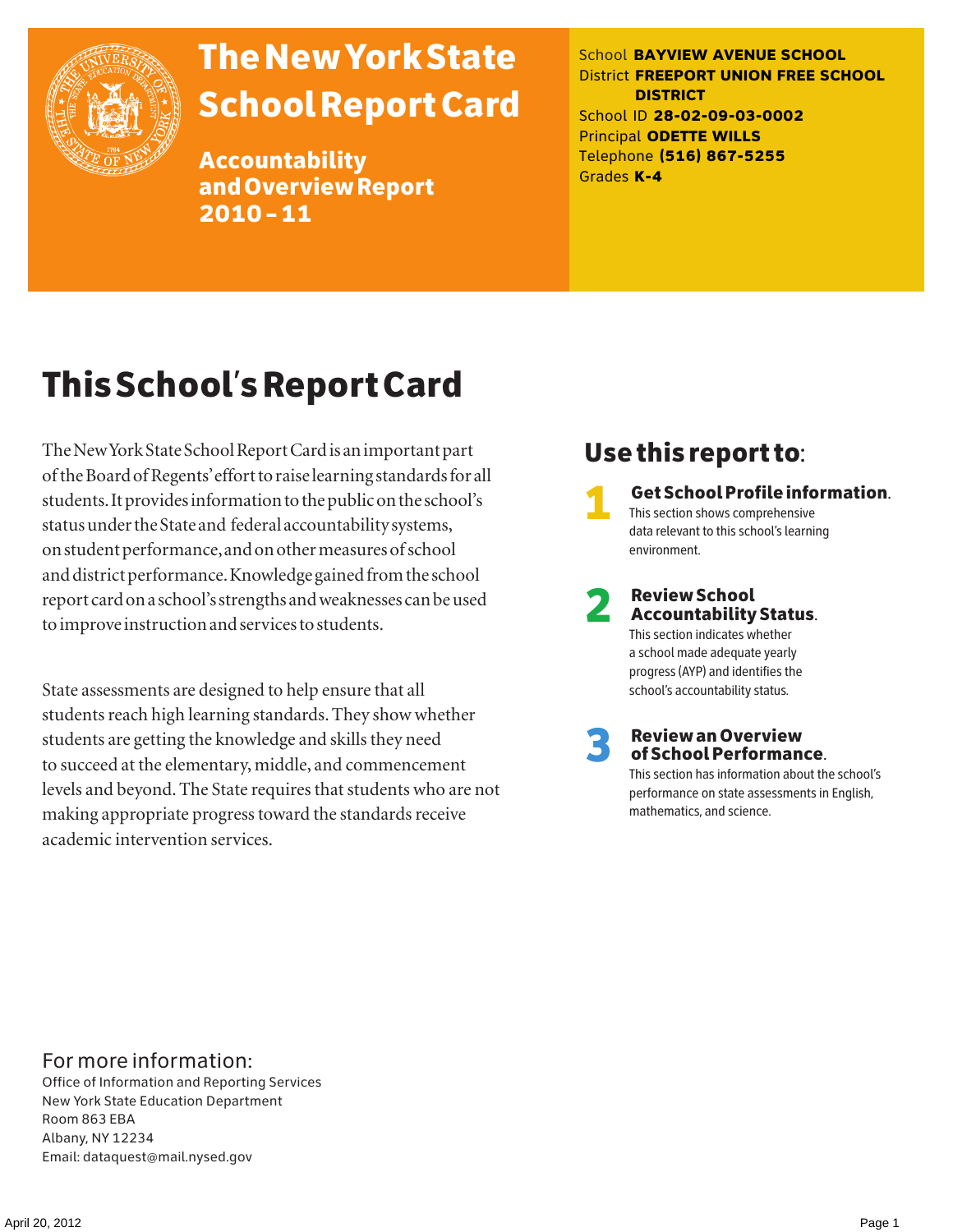### School Profile

This section shows comprehensive data relevant to this school's learning environment, including information about enrollment, average class size, and teacher qualifications.

### Enrollment

|                            | $2008 - 09$ | 2009-10  | $2010 - 11$ |
|----------------------------|-------------|----------|-------------|
| Pre-K                      | 0           | $\Omega$ | 0           |
| Kindergarten               | 44          | 45       | 48          |
| Grade 1                    | 112         | 123      | 134         |
| Grade 2                    | 134         | 121      | 111         |
| Grade 3                    | 121         | 136      | 121         |
| Grade 4                    | 132         | 129      | 134         |
| Grade 5                    | 0           | 0        | 0           |
| Grade 6                    | 0           | 0        | 0           |
| <b>Ungraded Elementary</b> | 0           | 0        | 0           |
| Grade 7                    | 0           | 0        | 0           |
| Grade 8                    | 0           | 0        | 0           |
| Grade 9                    | 0           | 0        | 0           |
| Grade 10                   | 0           | 0        | 0           |
| Grade 11                   | 0           | 0        | 0           |
| Grade 12                   | 0           | 0        | 0           |
| <b>Ungraded Secondary</b>  | 0           | 0        | 0           |
| Total K-12                 | 543         | 554      | 548         |

### Enrollment Information

*Enrollment* counts are as of Basic Educational Data System (BEDS) day, which is typically the first Wednesday of October of the school year. Students who attend BOCES programs on a part-time basis are included in a school's enrollment. Students who attend BOCES on a full-time basis or who are placed full time by the district in an out-of-district placement are not included in a school's enrollment. Students classified by schools as "pre-first" are included in first grade counts.

### Average Class Size

|                       | $2008 - 09$ | $2009 - 10$ | $2010 - 11$ |
|-----------------------|-------------|-------------|-------------|
| <b>Common Branch</b>  | 18          | 18          | 21          |
| Grade 8               |             |             |             |
| English               |             |             |             |
| <b>Mathematics</b>    |             |             |             |
| Science               |             |             |             |
| <b>Social Studies</b> |             |             |             |
| Grade 10              |             |             |             |
| English               |             |             |             |
| <b>Mathematics</b>    |             |             |             |
| Science               |             |             |             |
| <b>Social Studies</b> |             |             |             |

### Average Class Size Information

*Average Class Size* is the total registration in specified classes divided by the number of those classes with registration. *Common Branch* refers to self-contained classes in Grades 1–6.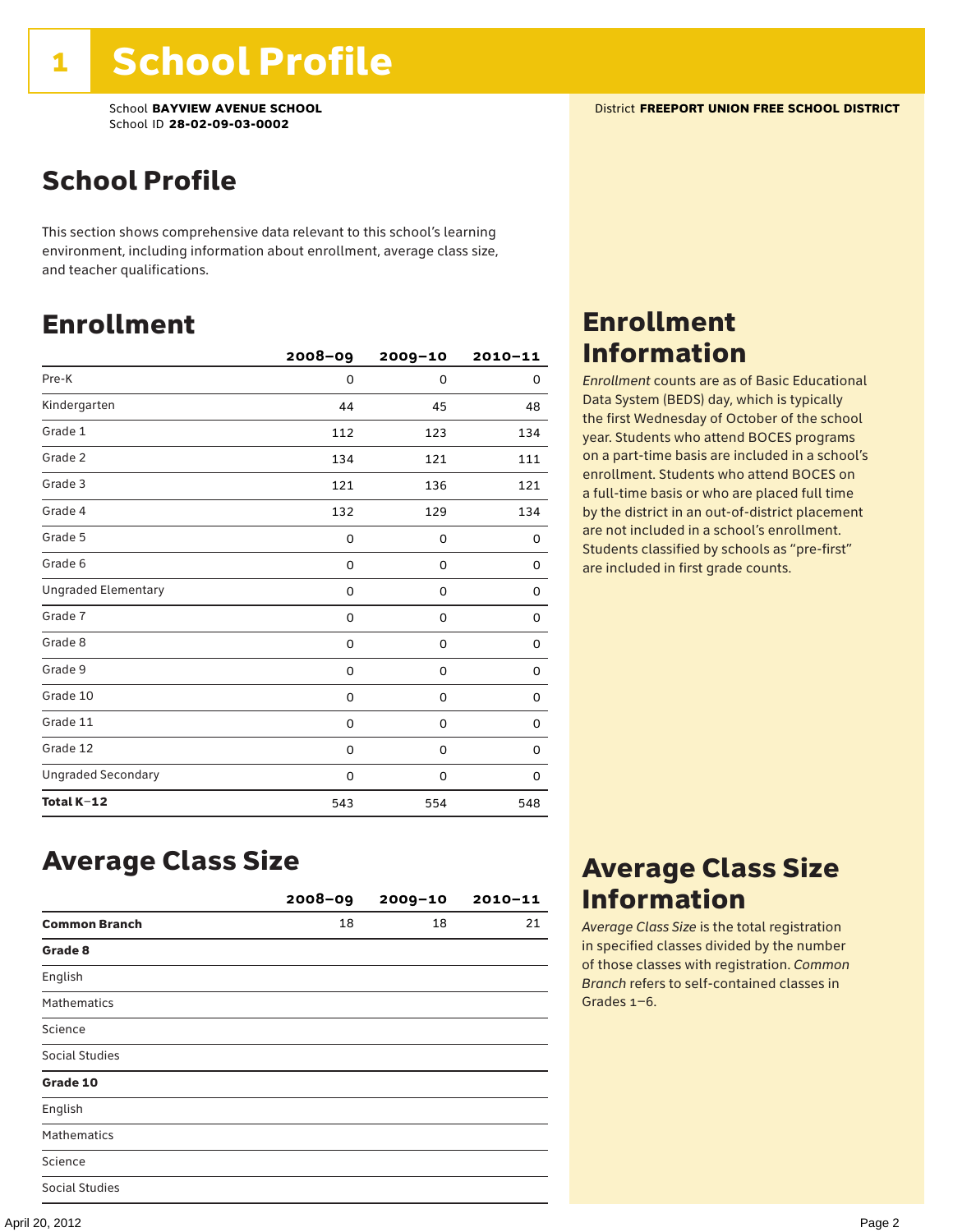### Demographic Factors

|                                                    |     | $2008 - 09$ |     | $2009 - 10$ |     | $2010 - 11$ |
|----------------------------------------------------|-----|-------------|-----|-------------|-----|-------------|
|                                                    | #   | %           | #   | %           | #   | %           |
| Eligible for Free Lunch                            | 277 | 51%         | 248 | 45%         | 262 | 48%         |
| Reduced-Price Lunch                                | 70  | 13%         | 45  | 8%          | 35  | 6%          |
| Student Stability*                                 |     | 95%         |     | 100%        |     | 96%         |
| Limited English Proficient                         | 90  | 17%         | 108 | 19%         | 96  | 18%         |
| <b>Racial/Ethnic Origin</b>                        |     |             |     |             |     |             |
| American Indian or Alaska Native                   | 0   | 0%          | 0   | 0%          | 4   | 1%          |
| <b>Black or African American</b>                   | 184 | 34%         | 186 | 34%         | 162 | 30%         |
| Hispanic or Latino                                 | 311 | 57%         | 323 | 58%         | 333 | 61%         |
| Asian or Native<br>Hawaiian/Other Pacific Islander | 15  | 3%          | 15  | 3%          | 7   | 1%          |
| White                                              | 33  | 6%          | 30  | 5%          | 42  | 8%          |
| Multiracial                                        | 0   | 0%          | 0   | 0%          | 0   | 0%          |

 \* Available only at the school level.

### Attendance and Suspensions

|                            |    | $2007 - 08$ |   | $2008 - 09$   |    | $2009 - 10$ |  |
|----------------------------|----|-------------|---|---------------|----|-------------|--|
|                            | #  | $\%$        | # | $\frac{0}{6}$ | #  | $\%$        |  |
| Annual Attendance Rate     |    | 96%         |   | 96%           |    | 96%         |  |
| <b>Student Suspensions</b> | 'n | 1%          | a | 2%            | 10 | 2%          |  |

### Demographic Factors Information

*Eligible for Free Lunch* and *Reduced*-*Price Lunch* percentages are determined by dividing the number of approved lunch applicants by the Basic Educational Data System (BEDS) enrollment in full-day Kindergarten through Grade 12. *Eligible for Free Lunch* and *Limited English Proficient* counts are used to determine *Similar Schools* groupings within a *Need*/*Resource Capacity* category. *Student Stability* is the percentage of students in the highest grade in a school who were also enrolled in that school at any time during the previous school year. (For example, if School A, which serves Grades 6–8, has 100 students enrolled in Grade 8 this year, and 92 of those 100 students were also enrolled in School A last year, the stability rate for the school is 92 percent.)

### Attendance and Suspensions Information

*Annual Attendance Rate* is determined by dividing the school's total actual attendance by the total possible attendance for a school year. A school's actual attendance is the sum of the number of students in attendance on each day the school was open during the school year. Possible attendance is the sum of the number of enrolled students who should have been in attendance on each day the school was open during the school year. *Student Suspension* rate is determined by dividing the number of students who were suspended from school (not including in-school suspensions) for one full day or longer anytime during the school year by the Basic Educational Data System (BEDS) day enrollments for that school year. A student is counted only once, regardless of whether the student was suspended one or more times during the school year.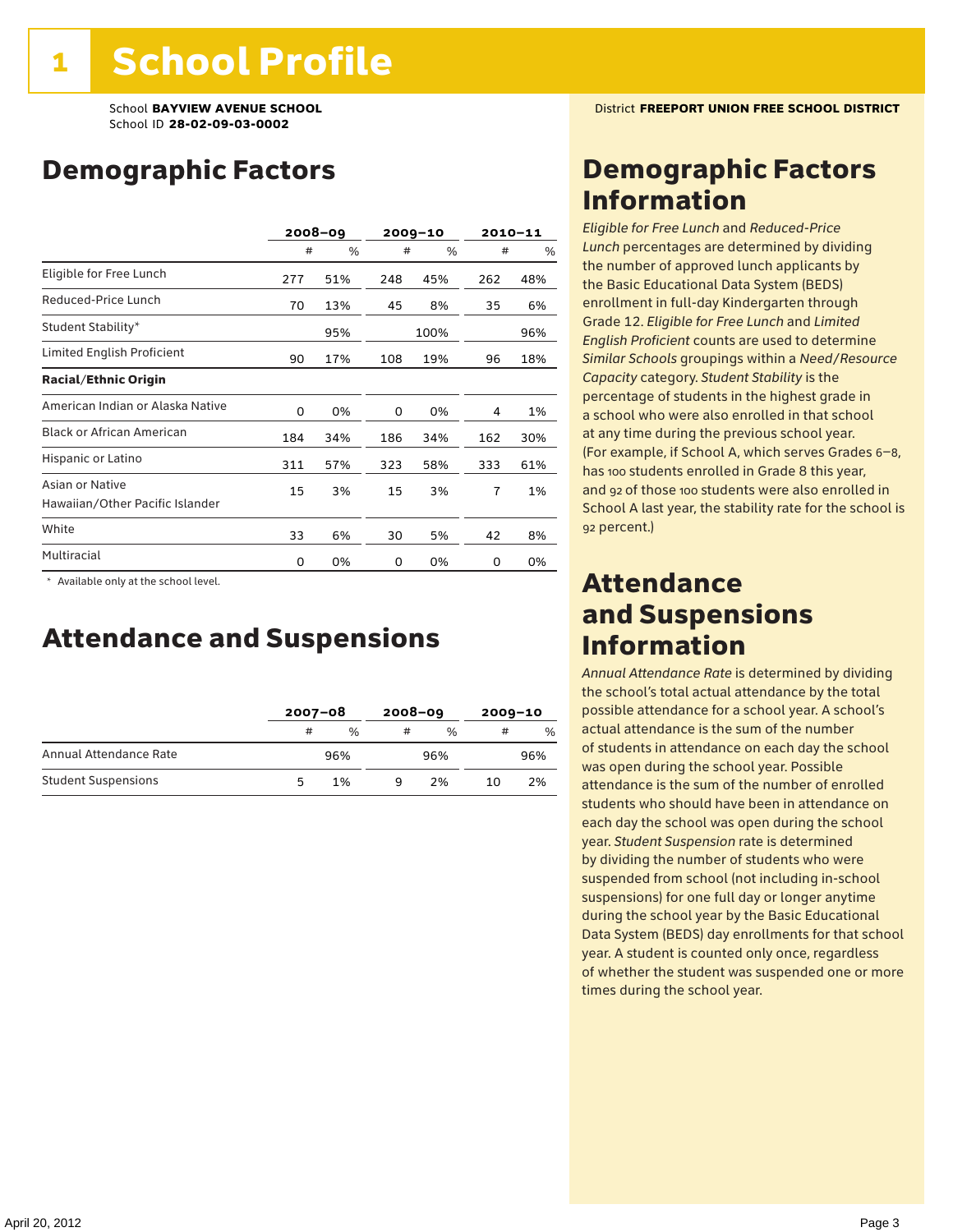### Teacher Qualifications

|                                                                                | $2008 - 09$ | $2009 - 10$ | 2010-11 |
|--------------------------------------------------------------------------------|-------------|-------------|---------|
| <b>Total Number of Teachers</b>                                                | 49          | 48          | 47      |
| Percent with No Valid<br><b>Teaching Certificate</b>                           | 0%          | 0%          | 0%      |
| Percent Teaching Out<br>of Certification                                       | 0%          | 0%          | 0%      |
| Percent with Fewer Than<br>Three Years of Experience                           | 8%          | 8%          | 6%      |
| Percentage with Master's Degree<br>Plus 30 Hours or Doctorate                  | 41%         | 54%         | 53%     |
| <b>Total Number of Core Classes</b>                                            | 55          | 53          | 55      |
| Percent Not Taught by Highly<br><b>Qualified Teachers in This School</b>       | 0%          | 0%          | 0%      |
| Percent Not Taught by Highly<br><b>Oualified Teachers in This District</b>     | 0%          | 0%          | 0%      |
| Percent Not Taught by Highly<br>Qualified in High-Poverty Schools<br>Statewide | 8%          | 6%          | 5%      |
| Percent Not Taught by Highly<br>Qualified in Low-Poverty Schools<br>Statewide  | 1%          | 1%          | 0%      |
| <b>Total Number of Classes</b>                                                 | 90          | 88          | 80      |
| Percent Taught by Teachers Without<br>Appropriate Certification                | 0%          | 0%          | 0%      |

### Teacher Turnover Rate

|                                                                       | $2007 - 08$ | 2008-09 | 2009-10 |
|-----------------------------------------------------------------------|-------------|---------|---------|
| Turnover Rate of Teachers with Fewer<br>than Five Years of Experience | 13%         | 20%     | 25%     |
| Turnover Rate of All Teachers                                         | 16%         | 16%     | 13%     |

### Staff Counts

|                                       | $2008 - 09$ | $2009 - 10$ | $2010 - 11$ |
|---------------------------------------|-------------|-------------|-------------|
| <b>Total Other Professional Staff</b> | ٩           |             |             |
| Total Paraprofessionals*              | N/A         | N/A         | N/A         |
| <b>Assistant Principals</b>           |             |             |             |
| Principals                            |             |             |             |

\* Not available at the school level.

### Teacher Qualifications Information

The *Percent Teaching Out of Certification* is the percent doing so more than on an incidental basis; that is, the percent teaching for more than five periods per week outside certification.

*Core Classes* are primarily K-6 common branch, English, mathematics, science, social studies, art, music, and foreign languages. To be *Highly Qualified*, a teacher must have at least a Bachelor's degree, be certified to teach in the subject area, and show subject matter competency. A teacher who taught one class outside of the certification area(s) is counted as Highly Qualified provided that 1) the teacher had been determined by the school or district through the HOUSSE process or other state-accepted methods to have demonstrated acceptable subject knowledge and teaching skills and 2) the class in question was not the sole assignment reported. Credit for incidental teaching does not extend beyond a single assignment. Independent of Highly Qualified Teacher status, any assignment for which a teacher did not hold a valid certificate still registers as teaching out of certification. High-poverty and low-poverty schools are those schools in the upper and lower quartiles, respectively, for percentage of students eligible for a free or reduced-price lunch.

### Teacher Turnover Rate Information

*Teacher Turnover Rate* for a specified school year is the number of teachers in that school year who were not teaching in the following school year divided by the number of teachers in the specified school year, expressed as a percentage.

### Staff Counts Information

*Other Professionals* includes administrators, guidance counselors, school nurses, psychologists, and other professionals who devote more than half of their time to non-teaching duties. Teachers who are shared between buildings within a district are reported on the district report only.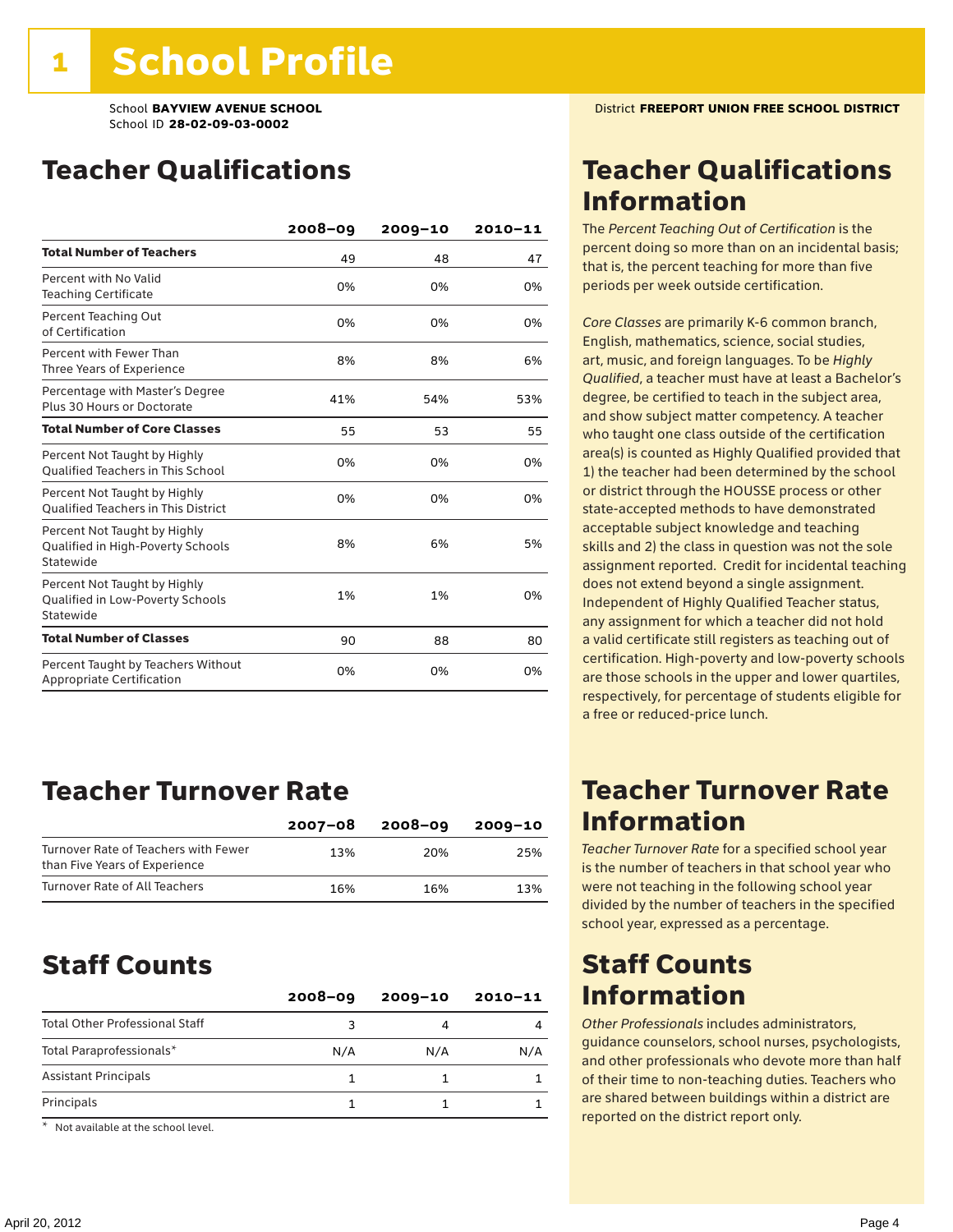### Understanding How Accountability Works in New York State

The federal No Child Left Behind (NCLB) Act requires that states develop and report on measures of student proficiency in 1) English language arts (ELA), in 2) mathematics, and on 3) a third indicator. In New York State in 2010–11, the third indicator is science at the elementary/middle level and graduation rate at the secondary level. Schools or districts that meet predefined goals on these measures are making Adequate Yearly Progress (AYP).



For more information about accountability in New York State, visit: http://www.p12.nysed.gov/irs/accountability/.

#### 1 English Language Arts (ELA)

To make AYP in ELA, every accountability group must make AYP. For a group to make AYP, it must meet the participation and the performance criteria.

#### A Participation Criterion

At the elementary/middle level, 95 percent of Grades 3–8 students enrolled during the test administration period in each group with 40 or more students must be tested on the New York State Testing Program (NYSTP) in ELA or, if appropriate, the New York State English as a Second Language Achievement Test (NYSESLAT), or the New York State Alternate Assessment (NYSAA) in ELA. At the secondary level, 95 percent of seniors in 2010–11 in each accountability group with 40 or more students must have taken an English examination that meets the students' graduation requirement.

#### B Performance Criterion

At the elementary/middle level, the Performance Index (PI) of each group with 30 or more continuously enrolled tested students must equal or exceed its Effective Annual Measurable Objective (AMO) or the group must make Safe Harbor. (NYSESLAT is used only for participation.) At the secondary level, the PI of each group in the 2007 cohort with 30 or more members must equal or exceed its Effective AMO or the group must make Safe Harbor. To make Safe Harbor, the PI of the group must equal or exceed its Safe Harbor Target and the group must qualify for Safe Harbor using the third indicator, science or graduation rate.

#### 2 Mathematics

The same criteria for making AYP in ELA apply to mathematics. At the elementary/middle level, the measures used to determine AYP are the NYSTP and the NYSAA in mathematics. At the secondary level, the measures are mathematics examinations that meet the students' graduation requirement.

#### 3 Third Indicator

In addition to English language arts and mathematics, the school must also make AYP in a third area of achievement. This means meeting the criteria in science at the elementary/middle level and the criteria in graduation rate at the secondary level.

Elementary/Middle-Level Science: To make AYP, the All Students group must meet the participation criterion *and* the performance criterion.

#### A Participation Criterion

Eighty percent of students in Grades 4 and/or 8 enrolled during the test administration period in the All Students group, if it has 40 or more students, must be tested on an accountability measure. In Grade 4, the measures are the Grade 4 elementary-level science test and the Grade 4 NYSAA in science. In Grade 8 science, the measures are the Grade 8 middle-level science test, Regents science examinations, and the Grade 8 NYSAA in science.

#### B Performance Criterion

The PI of the All Students group, if it has 30 or more students, must equal or exceed the State Science Standard (100) or the Science Progress Target.

Qualifying for Safe Harbor in Elementary/Middle-Level ELA and Math: To qualify, the group must meet both the participation criterion and the performance criterion in science.

Secondary-Level Graduation Rate: For a school to make AYP in graduation rate, the percent of students in the 2006 graduation-rate total cohort in the All Students group earning a local or Regents diploma by August 31, 2010 must equal or exceed the Graduation-Rate Standard (80%) or the Graduation-Rate Progress Target.

Qualifying for Safe Harbor in Secondary-Level ELA and Math: To qualify, the percent of the 2006 graduation-rate total cohort earning a local or Regents diploma by August 31, 2010 must equal or exceed the Graduation-Rate Standard (80%) or the Graduation-Rate Progress Target for that group.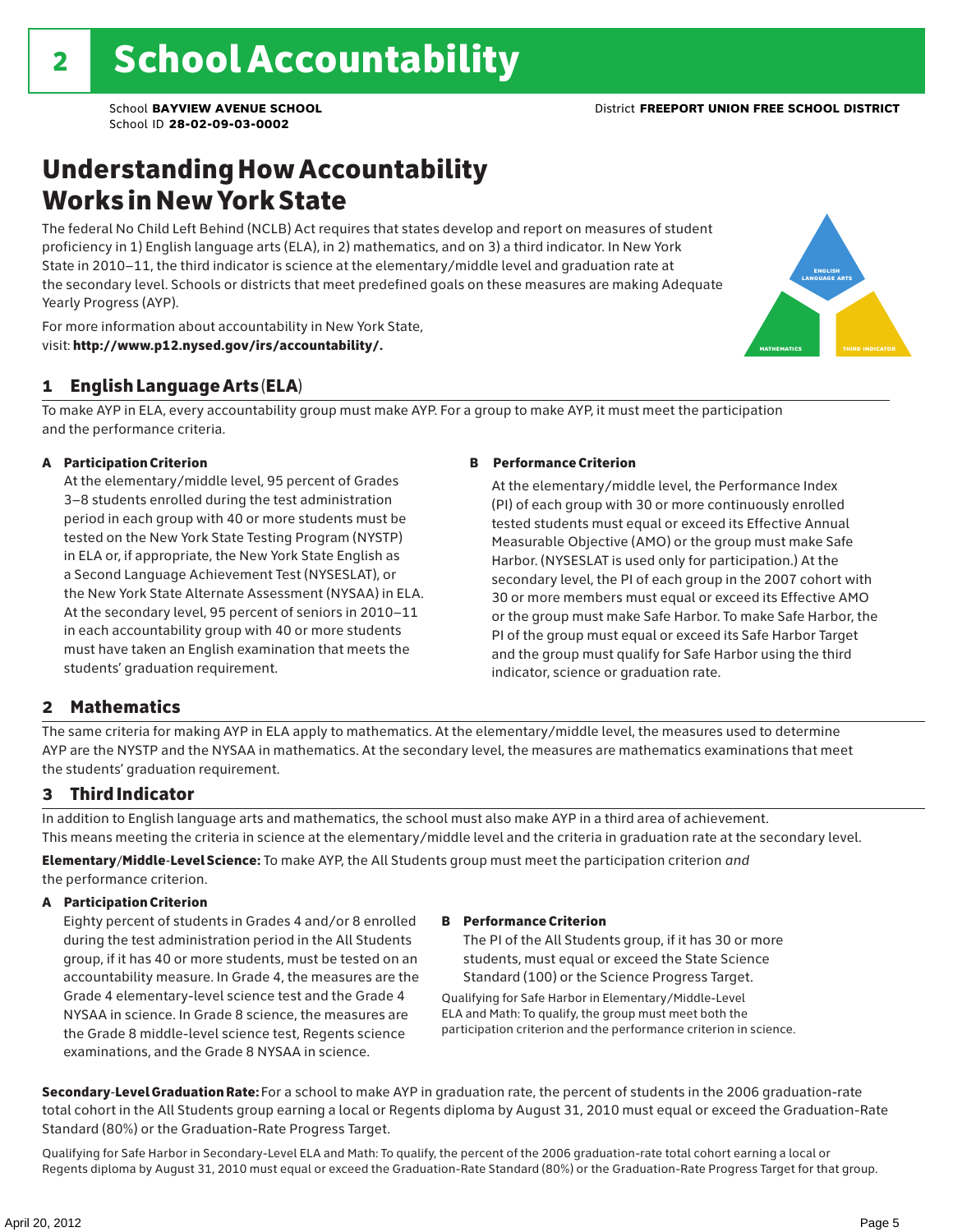## Useful Terms for Understanding Accountability

#### 12th Graders

The count of 12th graders enrolled during the 2010–11 school year used to determine the Percentage Tested for the Participation part of the AYP determination for secondarylevel ELA and mathematics. These are the first numbers in the parentheses after the subgroup label on the secondary-level ELA and mathematics pages.

#### 2007 Cohort

The count of students in the 2007 accountability cohort used to determine the Performance Index for the Test Performance part of the AYP determination for secondary-level ELA and mathematics. These are the second numbers in the parentheses after the subgroup label on the secondary-level ELA and mathematics pages.

#### Accountability Cohort for English and Mathematics

The accountability cohort is used to determine if a school or district met the performance criterion in secondary-level ELA and mathematics. The 2007 school accountability cohort consists of all students who first entered Grade 9 anywhere in the 2007–08 school year, and all ungraded students with disabilities who reached their seventeenth birthday in the 2007–08 school year, who were enrolled on October 6, 2010 and did not transfer to a diploma granting program. Students who earned a high school equivalency diploma or were enrolled in an approved high school equivalency preparation program on June 30, 2011, are not included in the 2007 school accountability cohort. The 2007 district accountability cohort consists of all students in each school accountability cohort plus students who transferred within the district after BEDS day plus students who were placed outside the district by the Committee on Special Education or district administrators and who met the other requirements for cohort membership. Cohort is defined in Section 100.2 (p) (16) of the Commissioner's Regulations.

#### Adequate Yearly Progress (AYP)

Adequate Yearly Progress (AYP) indicates satisfactory progress by a district or a school toward the goal of proficiency for all students.

#### Annual Measurable Objective (AMO)

The Annual Measurable Objective (AMO) is the Performance Index value that signifies that an accountability group is making satisfactory progress toward the goal that 100 percent of students will be proficient in the State's learning standards for English language arts and mathematics by 2013–14. The AMOs for each grade level will be increased as specified in CR100.2(p) (14) and will reach 200 in 2013–14. (See Effective AMO for further information.)

#### Continuous Enrollment

The count of continuously enrolled tested students used to determine the Performance Index for the Test Performance part of the AYP determination for elementary/middle-level ELA, mathematics, and science. These are the second numbers in the parentheses after the subgroup label on the elementary/ middle-level ELA, mathematics, and science pages.

#### Continuously Enrolled Students

At the elementary/middle level, continuously enrolled students are those enrolled in the school or district on BEDS day (usually the first Wednesday in October) of the school year until the test administration period. At the secondary level, all students who meet the criteria for inclusion in the accountability cohort are considered to be continuously enrolled.

#### Effective Annual Measurable Objective (Effective AMO)

The Effective Annual Measurable Objective is the Performance Index (PI) value that each accountability group within a school or district is expected to achieve to make AYP. The Effective AMO is the lowest PI that an accountability group of a given size can achieve in a subject for the group's PI not to be considered significantly different from the AMO for that subject. If an accountability group's PI equals or exceeds the Effective AMO, it is considered to have made AYP. A more complete definition of Effective AMO and a table showing the PI values that each group size must equal or exceed to make AYP are available at www.p12.nysed.gov/irs.

#### Graduation Rate

The Graduation Rate on the Graduation Rate page is the percentage of the 2006 cohort that earned a local or Regents diploma by August 31, 2010.

#### Graduation-Rate Total Cohort

The Graduation-Rate Total Cohort, shown on the Graduation Rate page, is used to determine if a school or district made AYP in graduation rate. For the 2010–11 school year, this cohort is the 2006 graduation-rate total cohort. The 2006 total cohort consists of all students who first entered Grade 9 anywhere in the 2006–07 school year, and all ungraded students with disabilities who reached their seventeenth birthday in the 2006–07 school year, and who were enrolled in the school/ district for five months or longer or who were enrolled in the school/district for less than five months but were previously enrolled in the same school/district for five months or longer between the date they first entered Grade 9 and the date they last ended enrollment. A more detailed definition of graduation-rate cohort can be found in the SIRS Manual at

#### http://www.p12.nysed.gov/irs/sirs/.

For districts and schools with fewer than 30 graduation-rate total cohort members in the All Students group in 2010–11, data for 2009–10 and 2010–11 for accountability groups were combined to determine counts and graduation rates. Groups with fewer than 30 students in the graduation-rate total cohort are not required to meet the graduation-rate criterion.

#### Limited English Proficient

For all accountability measures, if the count of LEP students is equal to or greater than 30, former LEP students are also included in the performance calculations.

#### Non-Accountability Groups

Female, Male, and Migrant groups are not part of the AYP determination for any measure.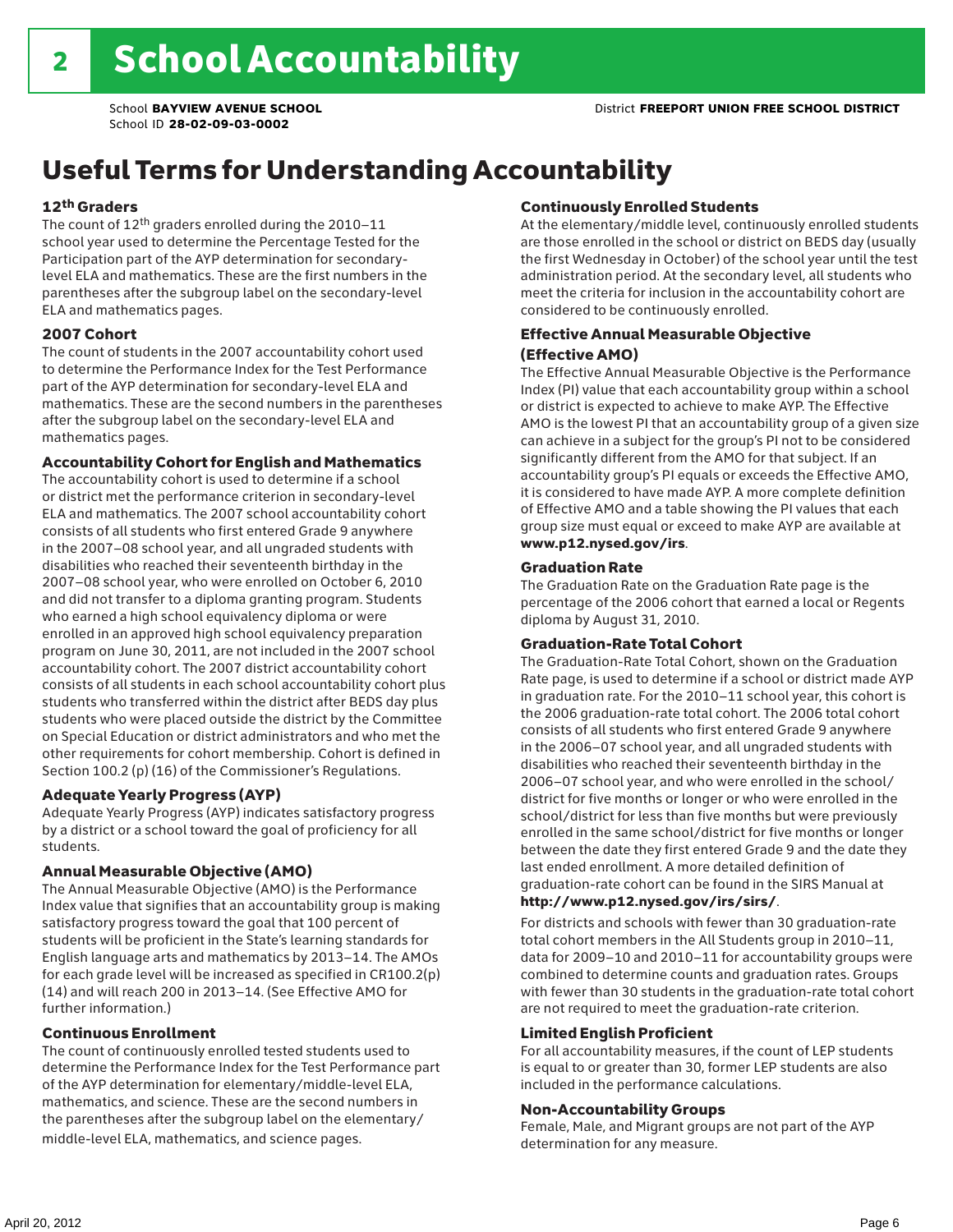## Useful Terms for Understanding Accountability (continued)

#### Participation

Accountability groups with fewer than 40 students enrolled during the test administration period (for elementary/middlelevel ELA, math, and science) or fewer than 40 12th graders (for secondary-level ELA and mathematics) are not required to meet the participation criterion. If the Percentage Tested for an accountability group fell below 95 percent for ELA and math or 80 percent for science in 2010–11, the participation enrollment ("Total" or "12th Graders") shown in the tables is the sum of 2009–10 and 2010–11 participation enrollments and the "Percentage Tested" shown is the weighted average of the participation rates over those two years.

#### Performance Index (PI)

A Performance Index is a value from 0 to 200 that is assigned to an accountability group, indicating how that group performed on a required State test (or approved alternative) in English language arts, mathematics, or science. Student scores on the tests are converted to four performance levels, from Level 1 to Level 4. (See performance level definitions on the Overview summary page.) At the elementary/middle level, the PI is calculated using the following equation:

100 × [(Count of Continuously Enrolled Tested Students Performing at Levels 2, 3, and  $4 +$  the Count at Levels 3 and  $4) \div$ Count of All Continuously Enrolled Tested Students]

At the secondary level, the PI is calculated using the following equation:

100 × [(Count of Cohort Members Performing at Levels 2, 3, and 4 + the Count at Levels 3 and 4) ÷ Count of All Cohort Members]

A list of tests used to measure student performance for accountability is available at www.p12.nysed.gov/irs.

#### Progress Targets

For accountability groups below the State Standard in science or graduation rate, the Progress Target is an alternate method for making AYP or qualifying for Safe Harbor in English language arts and mathematics based on improvement over the previous year's performance.

*Science:* The current year's Science Progress Target is calculated by adding one point to the previous year's Performance Index (PI). Example: The 2010–11 Science Progress Target is calculated by adding one point to the 2009–10 PI.

*Graduation Rate*: The Graduation-rate Progress Target is calculated by determining a 20% gap reduction between the rate of the previous year's graduation-rate cohort and the state standard. Example: The 2010–11 Graduation-Rate Progress Target = [(80 – percentage of the 2005 cohort earning a local or Regents diploma by August 31, 2009)  $\times$  0.20] + percentage of the 2005 cohort earning a local or Regents diploma by August 31, 2009.

Progress Targets are provided for groups whose PI (for science) or graduation rate (for graduation rate) is below the State Standard.

#### Safe Harbor Targets

Safe Harbor provides an alternate means to demonstrate AYP for accountability groups that do not achieve their EAMOs in English or mathematics. The 2010–11 safe harbor targets are calculated using the following equation: 2009–10 PI + (200 – the 2009–10 PI) × 0.10

Safe Harbor Targets are provided for groups whose PI is less than the EAMO.

#### Safe Harbor Qualification (‡)

On the science page, if the group met both the participation and the performance criteria for science, the Safe Harbor Qualification column will show "Qualified." If the group did not meet one or more criteria, the column will show "Did not qualify." A "‡" symbol after the 2010–11 Safe Harbor Target on the elementary/middle- or secondary-level ELA or mathematics page indicates that the student group did not make AYP in science (elementary/middle level) or graduation rate (secondary level) and; therefore, the group did not qualify for Safe Harbor in ELA or mathematics.

#### State Standard

The criterion value that represents minimally satisfactory performance (for science) or a minimally satisfactory percentage of cohort members earning a local or Regents diploma (for graduation rate). In 2010–11, the State Science Standard is a Performance Index of 100; the State Graduation-Rate Standard is 80%. The Commissioner may raise the State Standard at his discretion in future years.

#### Students with Disabilities

For all measures, if the count of students with disabilities is equal to or greater than 30, former students with disabilities are also included in the performance calculations.

#### Test Performance

For districts and schools with fewer than 30 continuously enrolled tested students (for elementary/middle-level ELA, math, and science) or fewer than 30 students in the 2007 cohort (for secondary-level ELA and mathematics) in the All Students group in 2010–11, data for 2009–10 and 2010–11 for accountability groups were combined to determine counts and Performance Indices. For districts and schools with 30 or more continuously enrolled students/2007 cohort members in the All Students group in 2010–11, student groups with fewer than 30 members are not required to meet the performance criterion. This is indicated by a "—" in the Test Performance column in the table.

#### Total

The count of students enrolled during the test administration period used to determine the Percentage Tested for the Participation part of the AYP determination for elementary/ middle-level ELA, mathematics, and science. These are the first numbers in the parentheses after the subgroup label on the elementary/middle-level ELA, mathematics, and science pages. For accountability calculations, students who were excused from testing for medical reasons in accordance with federal NCLB guidance are not included in the count.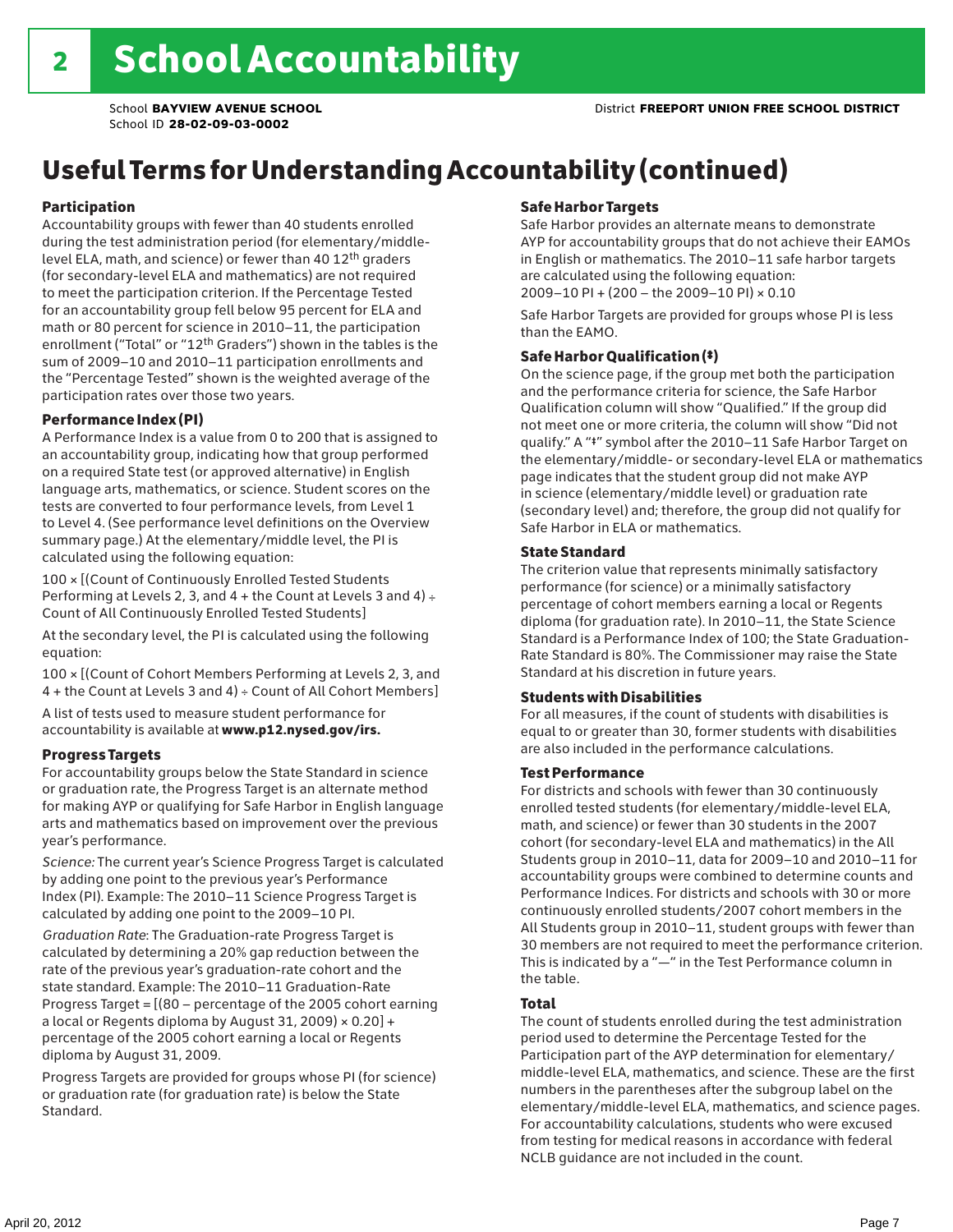### Understanding Your School Accountability Status

New York State participates in the Differentiated Accountability pilot program, as approved by the United States Department of Education in January 2009. Under this program, each public school in the State is assigned an accountability "phase" (Good Standing, Improvement, Corrective Action, or Restructuring) and, for schools not in Good Standing, a "category" (Basic, Focused, or Comprehensive) for each measure for which the school is accountable. Accountability measures for schools at the elementary/middle level are English language arts (ELA), mathematics, and science; at the secondary level, they are ELA, mathematics, and graduation rate. Generally, the school's overall accountability status is its most advanced accountability phase and its highest category within that phase. A school in any year of the phase (that is not Good Standing) that makes AYP for the measure remains in the same phase/category the following year. An identified school that makes AYP in the identified measure for two consecutive years returns to Good Standing. Once a school is identified with a category within a phase, it cannot move to a less intensive category in the following school year within that phase.

Each school district with one or more Title I schools and each Title I charter school designated as Improvement (year 1 and year 2), Corrective Action, or Restructuring must make Supplemental Educational Services available for eligible students in the identified Title I school(s). A school district with one or more schools designated as Improvement (year 2), Corrective Action, or Restructuring must also provide Public School Choice to eligible students in identified Title I school(s). For more information on the Differentiated Accountability program and a list of interventions for schools not in Good Standing,

see http://www.p12.nysed.gov/accountability/APA/Differentiated\_Accountability/DA\_home.html.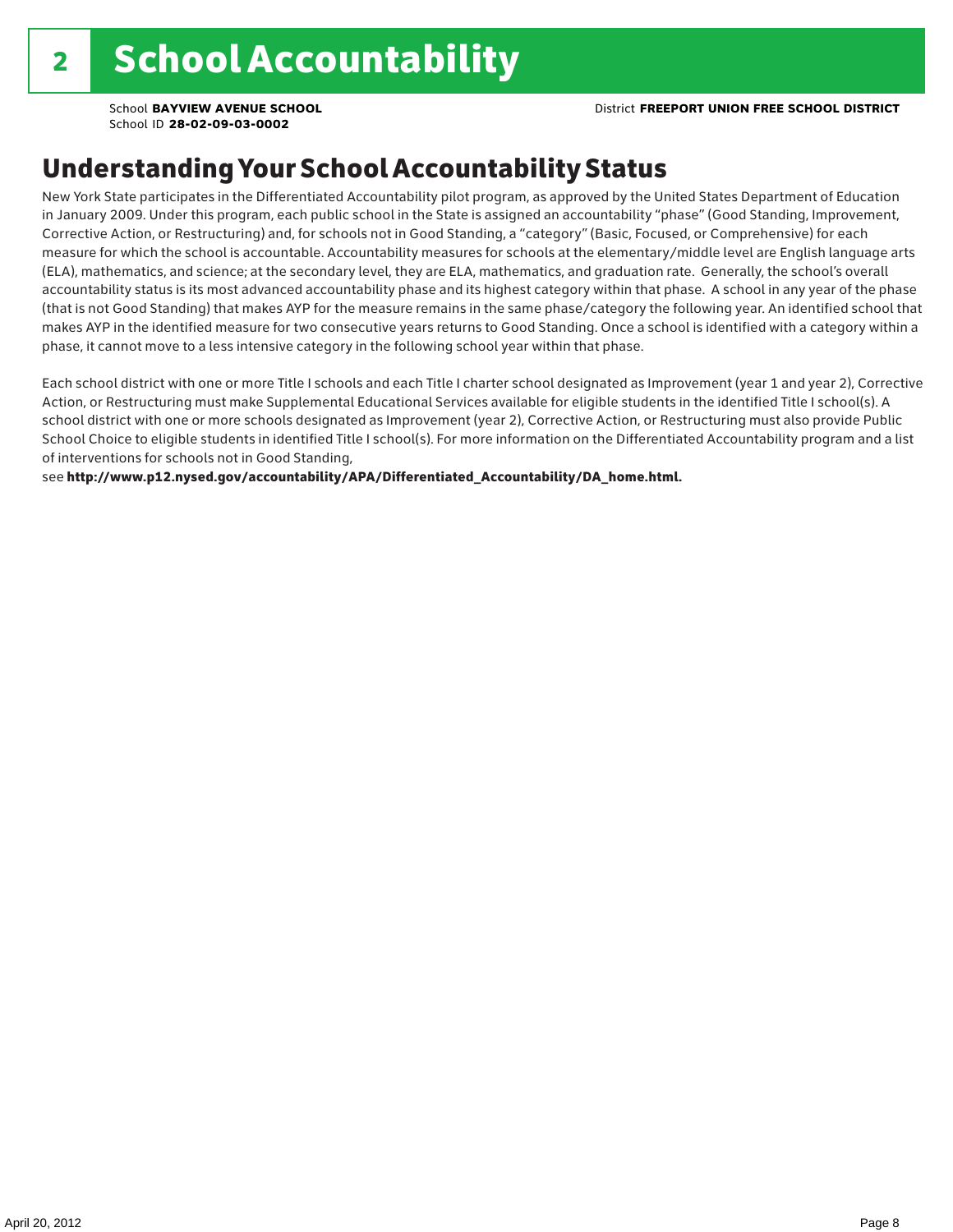## Understanding Your School Accountability Status (continued)

#### Phase **Phase** Phase/Category

Good Standing A school that has not been designated as Improvement, Corrective Action, or Restructuring.

Improvement (year 1) A school that failed to make AYP for two consecutive years on the same accountability measure; or a school that was designated as Improvement (year 1) in the current school year that made AYP for the identified measure and is in Good Standing.

Improvement (year 2) A school that was designated as a school in Improvement (year 1) in the current school year and failed to make AYP on the same accountability measure for which it was identified; or a school that was designated as Improvement (year 2) in the current school year that made AYP for the identified measure.

Corrective Action (year 1) A school that was designated as a school in Improvement (year 2) in the current school year and failed to make AYP on the same accountability measure for which it was identified; or a school that was designated as Corrective Action (year 1) in the current school year that made AYP for the identified measure. Corrective Action (year 2) A school that was designated as a school in Corrective Action (year 1) in the current school year that failed to make AYP on the same accountability measure for which it was identified; or a school that was designated as Corrective Action (year 2) in the current school year that made AYP for the identified measure.

**Restructuring (year 1)** A school that was designated as a school in Corrective Action (year 2) in the current school year and failed to make AYP on the same accountability measure for which it was identified; or a school that was designated as Restructuring (year 1) in the current school year that made AYP for the identified measure. Restructuring (year 2) A school that was designated as a school in Restructuring (year 1) in the current school year that failed to make AYP on the same accountability measure for which it was identified; or a school that was designated as Restructuring (year 2) in the current school year that made AYP for the identified measure. Restructuring (Advanced) A school that was designated as a school in Restructuring (year 2) in the current school year that failed to make AYP on the same accountability measure for which it was identified; or a school that was designated as Restructuring (Advanced) in the current school year that made AYP for the identified measure.

#### Improvement/Basic:

A school that failed to make AYP in ELA and/or math for one accountability group, but made AYP for the All Students group; or a school that failed to make AYP in only science or graduation rate.

Improvement/Focused:

A school that failed to make AYP in ELA and/or math for more than one accountability group, but made AYP for the All Students group; or a school whose worst status is Improvement/Basic for at least two measures.

#### Improvement/Comprehensive:

A school that failed to make AYP in ELA and/or math for the All Students group; or a school that failed to make AYP in ELA and/or math for every accountability group for which there are at least two, but made AYP for the All Students group; or a school that failed to make AYP in ELA and/or math AND in science or graduation rate.

#### Corrective Action or Restructuring/Focused:

A school that failed to make AYP in ELA and/or math for one or more accountability groups, but made AYP for the All Students group; or a school that failed to make AYP in science or graduation rate but made AYP in ELA and math.

Corrective Action or Restructuring/Comprehensive: A school that failed to make AYP in ELA and/or math for the All Students group; or a school that failed to make AYP in ELA and/or math for every accountability group except the All Students group for which there are at least two, but made AYP for the All Students group; or a school that failed to make AYP in ELA and/or math AND in science or graduation rate.

SURR: A school that is identified for registration review (SURR) during a school year in which it is designated as a school in Improvement or Corrective Action shall, in the next school year, be designated as Restructuring (year 1)/Comprehensive.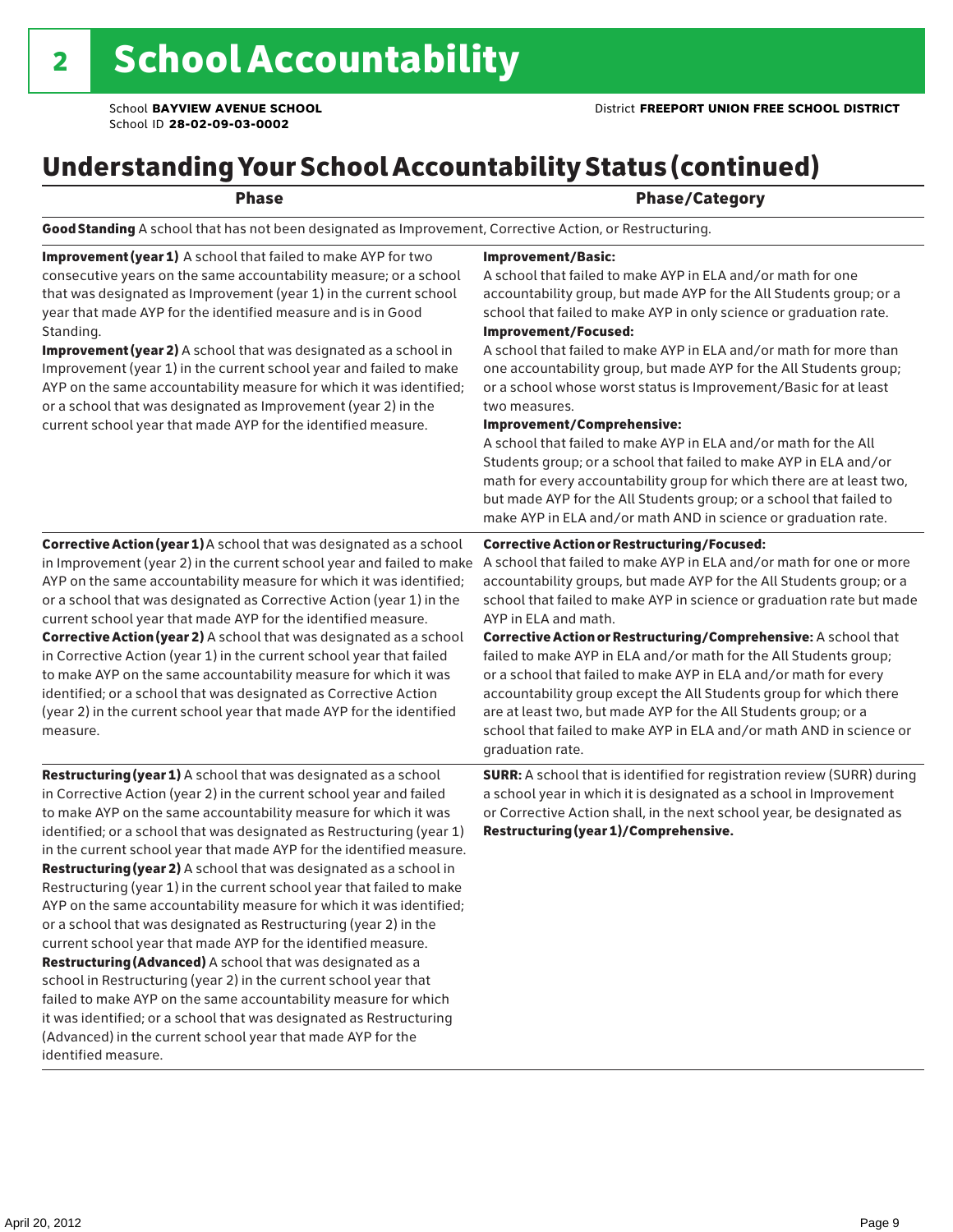# 2 School Accountability

School ID **28-02-09-03-0002**

### Summary

| <b>Overall Accountability</b><br>Status $(2011 - 12)$ | <b>In Good Standing</b> |                                |                                                         |             |  |  |  |
|-------------------------------------------------------|-------------------------|--------------------------------|---------------------------------------------------------|-------------|--|--|--|
|                                                       |                         | <b>Elementary/Middle Level</b> | <b>Secondary Level</b>                                  |             |  |  |  |
|                                                       | <b>ELA</b>              | In Good Standing               | ELA                                                     |             |  |  |  |
|                                                       | Math                    | In Good Standing               | Math                                                    |             |  |  |  |
|                                                       | Science                 | In Good Standing               | <b>Graduation Rate</b>                                  |             |  |  |  |
| <b>Title I Part A Funding</b>                         |                         |                                | <b>Years the School Received Title I Part A Funding</b> |             |  |  |  |
|                                                       | $2009 - 10$             |                                | $2010 - 11$                                             | $2011 - 12$ |  |  |  |

YES YES YES

#### On which accountability measures did this school make Adequate Yearly Progress (AYP) and which groups made AYP on each measure?

|                                                     | <b>Elementary/Middle Level</b> |                              |               |               | <b>Secondary Level</b> |                        |  |  |
|-----------------------------------------------------|--------------------------------|------------------------------|---------------|---------------|------------------------|------------------------|--|--|
|                                                     | English                        |                              |               | English       |                        |                        |  |  |
| <b>Student Groups</b>                               | Language Arts                  | Mathematics                  | Science       | Language Arts | Mathematics            | <b>Graduation Rate</b> |  |  |
| <b>All Students</b>                                 | V                              |                              | V             |               |                        |                        |  |  |
| <b>Ethnicity</b>                                    |                                |                              |               |               |                        |                        |  |  |
| American Indian or Alaska Native                    |                                |                              |               |               |                        |                        |  |  |
| <b>Black or African American</b>                    | V                              |                              |               |               |                        |                        |  |  |
| Hispanic or Latino                                  | V                              | ✔                            |               |               |                        |                        |  |  |
| Asian or Native Hawaiian/Other Pacific<br>Islander  |                                |                              |               |               |                        |                        |  |  |
| White                                               |                                |                              |               |               |                        |                        |  |  |
| Multiracial                                         | -                              |                              |               |               |                        |                        |  |  |
| <b>Other Groups</b>                                 |                                |                              |               |               |                        |                        |  |  |
| <b>Students with Disabilities</b>                   | V                              | ✔                            |               |               |                        |                        |  |  |
| Limited English Proficient                          | V                              | v                            |               |               |                        |                        |  |  |
| <b>Economically Disadvantaged</b>                   | V                              | v                            |               |               |                        |                        |  |  |
| <b>Student groups making</b><br>AYP in each subject | $6$ of 6                       | $\blacktriangleright$ 6 of 6 | $\vee$ 1 of 1 |               |                        |                        |  |  |

#### AYP Status



Made AYP Using Safe Harbor Target

✘ Did not make AYP

— Insufficient Number of Students to Determine AYP Status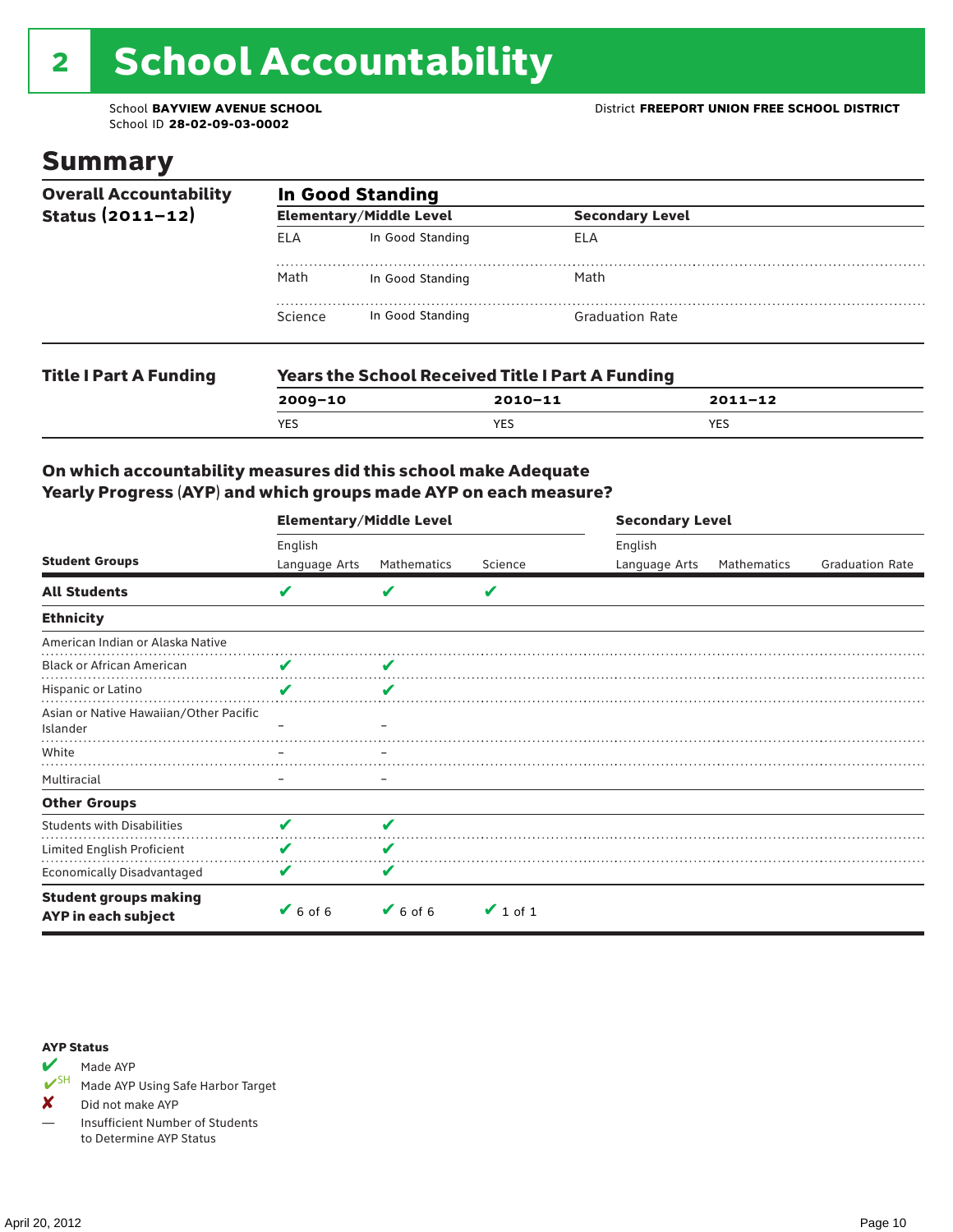## **Elementary/Middle-Level English Language Arts**

|                                   |        | Made AYP                                           |
|-----------------------------------|--------|----------------------------------------------------|
| <b>Accountability Measures</b>    | 6 of 6 | Student groups making AYP in English language arts |
| for This Subject<br>$(2011 - 12)$ |        |                                                    |
| <b>Accountability Status</b>      |        | In Good Standing                                   |

### How did students in each accountability group perform on

**elementary/middle-level English language arts accountability measures?**

|                                                          | <b>AYP</b>    | <b>Participation</b>       |               | <b>Test Performance</b>  |             |           | <b>Performance Objectives</b> |             |
|----------------------------------------------------------|---------------|----------------------------|---------------|--------------------------|-------------|-----------|-------------------------------|-------------|
| <b>Student Group</b>                                     |               | Met                        | Percentage    | Met                      | Performance | Effective | Safe Harbor Target            |             |
| (Total: Continuous Enrollment)                           | <b>Status</b> | Criterion                  | <b>Tested</b> | Criterion                | Index       | AMO       | 2010-11                       | $2011 - 12$ |
| <b>Accountability Groups</b>                             |               |                            |               |                          |             |           |                               |             |
| All Students (260:252)                                   | V             | V                          | 100%          | V                        | 157         | 115       |                               |             |
| <b>Ethnicity</b>                                         |               |                            |               |                          |             |           |                               |             |
| American Indian or Alaska Native (0:0)                   |               |                            |               |                          |             |           |                               |             |
| Black or African American (82:78)                        | ✔             | V                          | 100%          | V                        | 163         | 111       |                               |             |
| Hispanic or Latino (158:154)                             | V             | V                          | 100%          | V                        | 150         | 114       |                               |             |
| Asian or Native Hawaiian/Other Pacific<br>Islander (3:3) |               |                            |               | $\overline{\phantom{0}}$ |             |           |                               |             |
| White (16:16)                                            |               |                            |               |                          |             |           |                               |             |
| Multiracial (1:1)                                        |               |                            |               |                          |             |           |                               |             |
| <b>Other Groups</b>                                      |               |                            |               |                          |             |           |                               |             |
| Students with Disabilities (47:48)                       | ✔             | $\boldsymbol{\mathscr{L}}$ | 100%          | ✔                        | 113         | 108       |                               |             |
| Limited English Proficient (42:57)                       | V             | V                          | 100%          | V                        | 142         | 109       |                               |             |
| Economically Disadvantaged (164:162)                     | V             | V                          | 100%          | V                        | 149         | 114       |                               |             |
| <b>Final AYP Determination</b>                           | $6$ of 6      |                            |               |                          |             |           |                               |             |
| <b>Non-Accountability Groups</b>                         |               |                            |               |                          |             |           |                               |             |
| Female (133:129)                                         |               |                            | 100%          |                          | 166         | 113       |                               |             |
| Male (127:123)                                           |               |                            | 100%          |                          | 148         | 113       |                               |             |
| Migrant (0:0)                                            |               |                            |               |                          |             |           |                               |             |

#### Symbols

#### Made AYP

- ✔SH Made AYP Using Safe Harbor Target
- ✘ Did not make AYP
- Fewer Than 40 Total/Fewer Than 30 Continuous Enrollment
- ‡ Did not qualify for Safe Harbor

note: See *Useful Terms for Understanding Accountability*  for explanations and definitions of terms and table labels used on this page.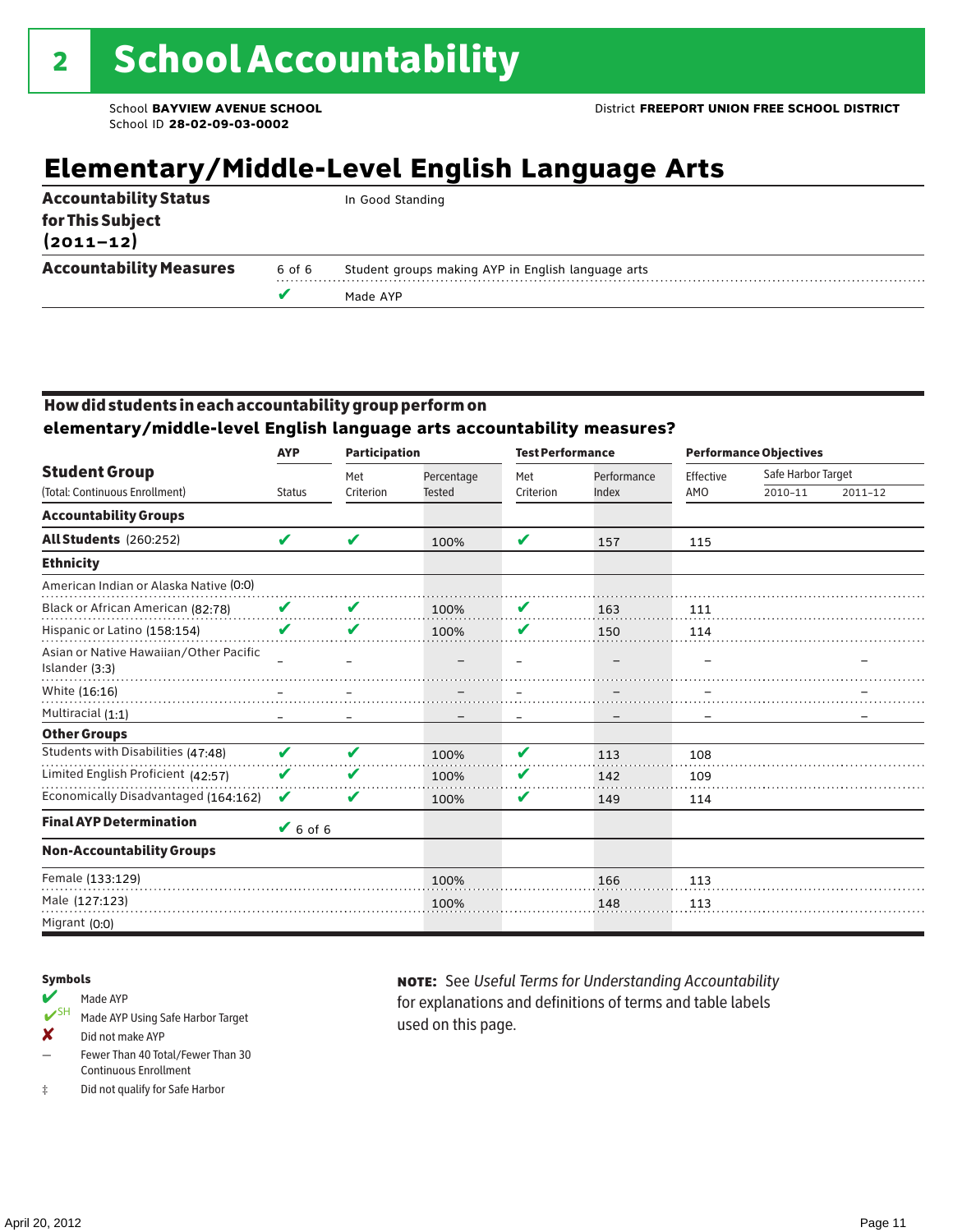## **Elementary/Middle-Level Mathematics**

|                                   |        | Made AYP                                 |
|-----------------------------------|--------|------------------------------------------|
| <b>Accountability Measures</b>    | 6 of 6 | Student groups making AYP in mathematics |
| for This Subject<br>$(2011 - 12)$ |        |                                          |
| <b>Accountability Status</b>      |        | In Good Standing                         |

#### How did students in each accountability group perform on **elementary/middle-level mathematics accountability measures?**

|                                                          | <b>AYP</b>    | <b>Participation</b> |                             | <b>Test Performance</b> |                      | <b>Performance Objectives</b> |                               |         |  |
|----------------------------------------------------------|---------------|----------------------|-----------------------------|-------------------------|----------------------|-------------------------------|-------------------------------|---------|--|
| <b>Student Group</b><br>(Total: Continuous Enrollment)   | <b>Status</b> | Met<br>Criterion     | Percentage<br><b>Tested</b> | Met<br>Criterion        | Performance<br>Index | Effective<br>AMO              | Safe Harbor Target<br>2010-11 | 2011-12 |  |
|                                                          |               |                      |                             |                         |                      |                               |                               |         |  |
| <b>Accountability Groups</b>                             |               |                      |                             |                         |                      |                               |                               |         |  |
| <b>All Students</b> (260:253)                            | V             | V                    | 100%                        | V                       | 168                  | 130                           |                               |         |  |
| <b>Ethnicity</b>                                         |               |                      |                             |                         |                      |                               |                               |         |  |
| American Indian or Alaska Native (0:0)                   |               |                      |                             |                         |                      |                               |                               |         |  |
| Black or African American (82:78)                        | V             | V                    | 100%                        | V                       | 171                  | 126                           |                               |         |  |
| Hispanic or Latino (158:155)                             | V             | V                    | 100%                        | V                       | 163                  | 129                           |                               |         |  |
| Asian or Native Hawaiian/Other Pacific<br>Islander (3:3) |               |                      |                             |                         |                      |                               |                               |         |  |
| White (16:16)                                            |               |                      |                             |                         |                      |                               |                               |         |  |
| Multiracial (1:1)                                        |               |                      |                             |                         |                      |                               |                               |         |  |
| <b>Other Groups</b>                                      |               |                      |                             |                         |                      |                               |                               |         |  |
| Students with Disabilities (47:48)                       | V             | V                    | 100%                        | V                       | 133                  | 123                           |                               |         |  |
| Limited English Proficient (42:58)                       | V             | V                    | 100%                        | V                       | 150                  | 124                           |                               |         |  |
| Economically Disadvantaged (164:163)                     | V             | V                    | 100%                        | V                       | 160                  | 129                           |                               |         |  |
| <b>Final AYP Determination</b>                           | $6$ of 6      |                      |                             |                         |                      |                               |                               |         |  |
| <b>Non-Accountability Groups</b>                         |               |                      |                             |                         |                      |                               |                               |         |  |
| Female (133:130)                                         |               |                      | 100%                        |                         | 167                  | 128                           |                               |         |  |
| Male (127:123)                                           |               |                      | 100%                        |                         | 168                  | 128                           |                               |         |  |
| Migrant (0:0)                                            |               |                      |                             |                         |                      |                               |                               |         |  |

#### Symbols

- Made AYP<br>
SH Made AYP Made AYP Using Safe Harbor Target
- ✘ Did not make AYP
- Fewer Than 40 Total/Fewer Than 30 Continuous Enrollment
- ‡ Did not qualify for Safe Harbor

note: See *Useful Terms for Understanding Accountability*  for explanations and definitions of terms and table labels used on this page.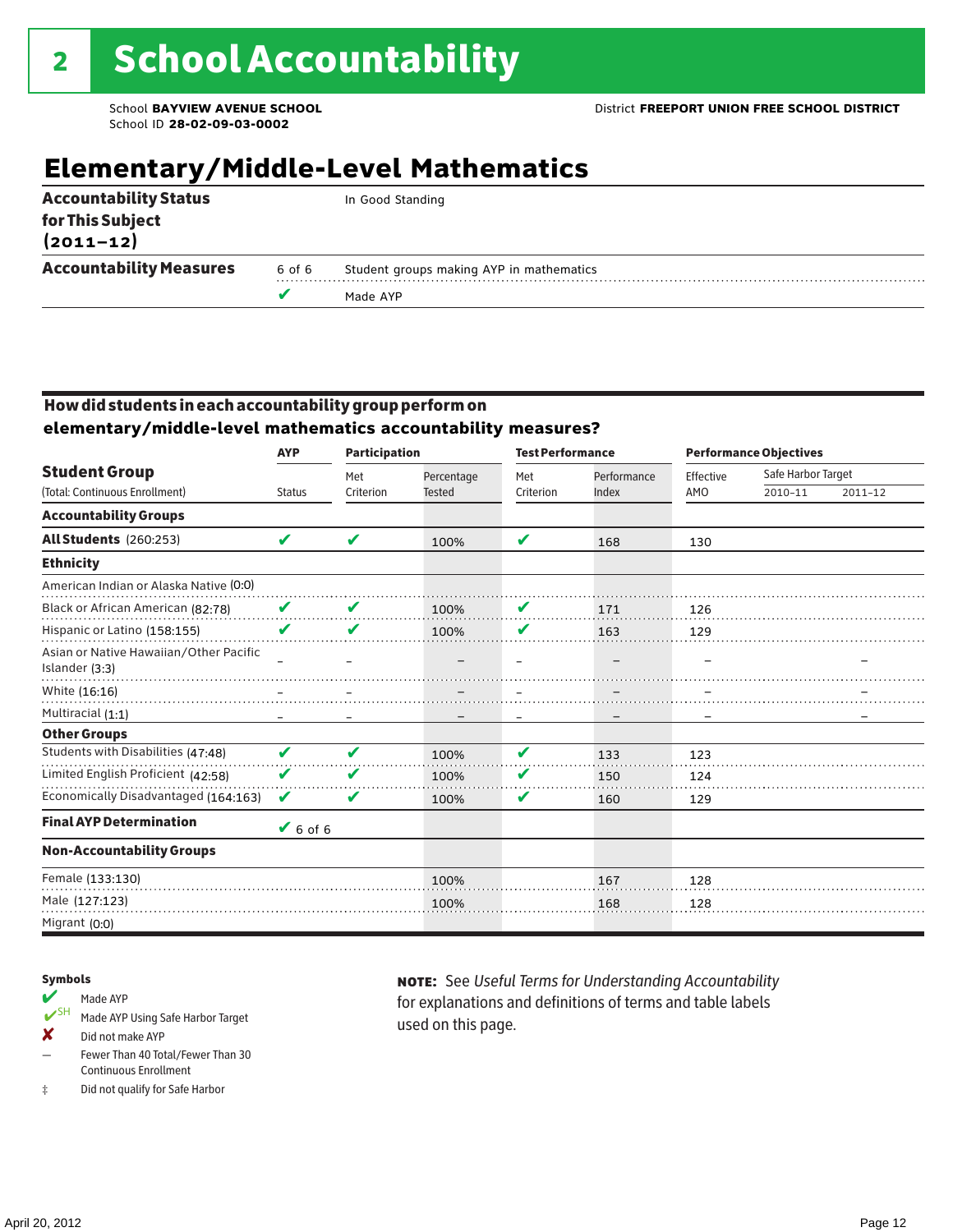### Elementary/Middle-Level Science

| <b>Accountability Status</b>   |        | In Good Standing                     |
|--------------------------------|--------|--------------------------------------|
| for This Subject<br>(2011–12)  |        |                                      |
| <b>Accountability Measures</b> | 1 of 1 | Student groups making AYP in science |
|                                |        | Made AYP                             |
|                                |        |                                      |

#### How did students in each accountability group perform on elementary/middle-level science accountability measures?

|                                                            | <b>AYP</b>    |                  | <b>Participation</b> |               | <b>Test Performance</b> |             | <b>Performance Objectives</b> |                 |                 |
|------------------------------------------------------------|---------------|------------------|----------------------|---------------|-------------------------|-------------|-------------------------------|-----------------|-----------------|
| <b>Student Group</b>                                       |               | Safe Harbor      | Met                  | Percentage    | Met                     | Performance | State                         | Progress Target |                 |
| (Total: Continuous Enrollment)                             | <b>Status</b> | Qualification    | Criterion            | <b>Tested</b> | Criterion               | Index       | Standard                      |                 | 2010-11 2011-12 |
| <b>Accountability Groups</b>                               |               |                  |                      |               |                         |             |                               |                 |                 |
| All Students (138:131)                                     | V             | Oualified        | V                    | 99%           | V                       | 190         | 100                           |                 |                 |
| <b>Ethnicity</b>                                           |               |                  |                      |               |                         |             |                               |                 |                 |
| American Indian or Alaska Native (0:0)                     |               |                  |                      |               |                         |             |                               |                 |                 |
| Black or African American (43:40)                          |               | Qualified        | V                    | 100%          | V                       | 198         | 100                           |                 |                 |
| Hispanic or Latino (85:81)                                 |               | <b>Oualified</b> | V                    | 99%           | V                       | 185         | 100                           |                 |                 |
| Asian or Native Hawaiian/Other Pacific<br>Islander $(1:1)$ |               |                  |                      |               |                         |             |                               |                 |                 |
| White (9:9)                                                |               |                  |                      |               |                         |             |                               |                 |                 |
| Multiracial (0:0)                                          |               |                  |                      |               |                         |             |                               |                 |                 |
| <b>Other Groups</b>                                        |               |                  |                      |               |                         |             |                               |                 |                 |
| Students with Disabilities (32:33)                         |               | <b>Oualified</b> |                      |               | V                       | 188         | 100                           |                 |                 |
| Limited English Proficient (21:20)                         |               |                  |                      |               |                         |             |                               |                 |                 |
| Economically Disadvantaged (92:91)                         |               | Qualified        | V                    | 100%          | V                       | 189         | 100                           |                 |                 |
| <b>Final AYP Determination</b>                             | $\vee$ 1 of 1 |                  |                      |               |                         |             |                               |                 |                 |
| <b>Non-Accountability Groups</b>                           |               |                  |                      |               |                         |             |                               |                 |                 |
| Female (76:73)                                             |               |                  |                      | 99%           |                         | 190         | 100                           |                 |                 |
| Male (62:58)                                               |               |                  |                      | 100%          |                         | 190         | 100                           |                 |                 |
| Migrant (0:0)                                              |               |                  |                      |               |                         |             |                               |                 |                 |

#### Symbols

 $M$  Made AYP

✘ Did not make AYP

Fewer Than 40 Total/Fewer Than 30 Continuous Enrollment

note: See *Useful Terms for Understanding Accountability*  for explanations and definitions of terms and table labels used on this page.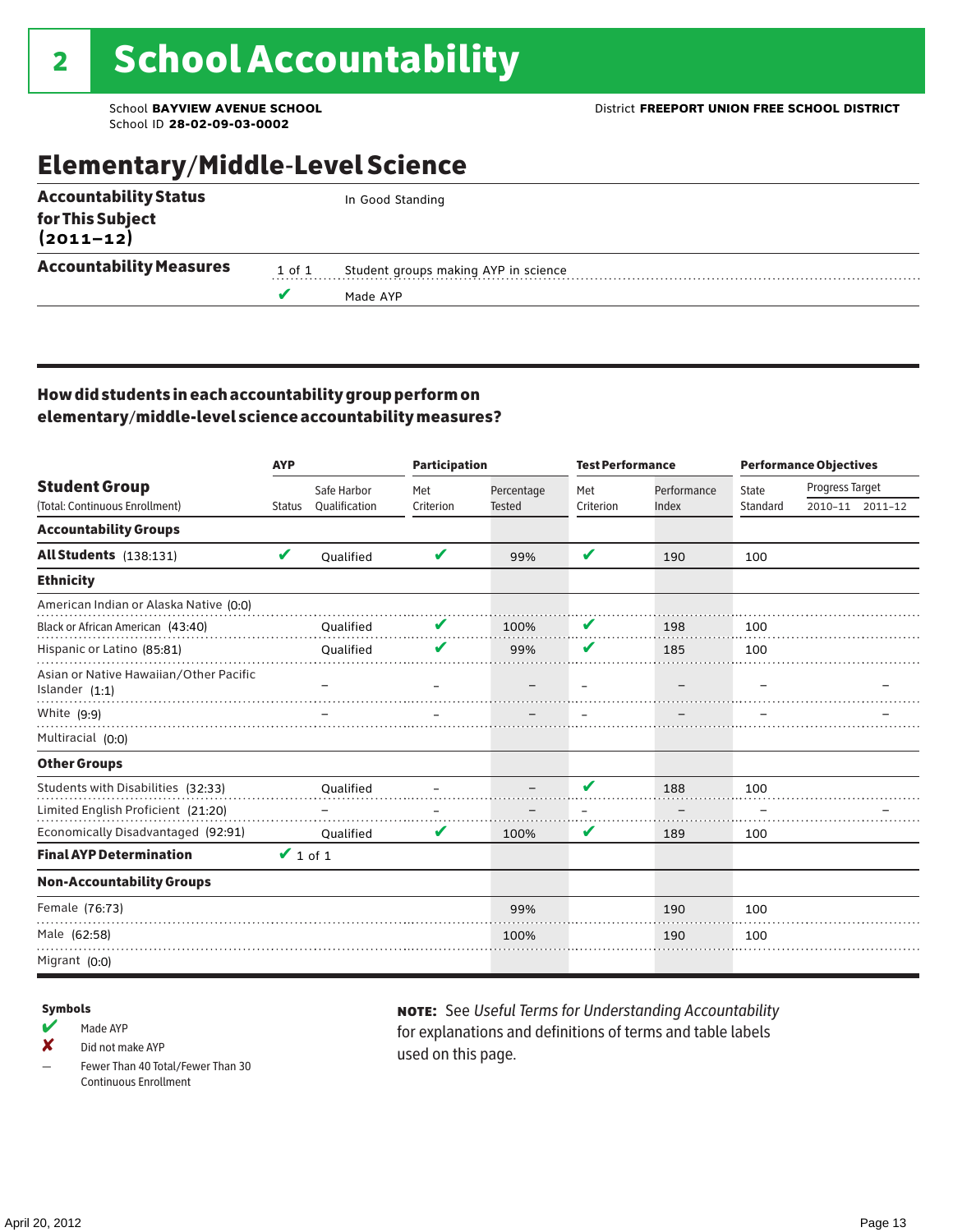### Summary of 2010–11 **School Performance**

Performance on the State assessments in English language arts, mathematics, and science at the elementary and middle levels is reported in terms of mean scores and the percentage of tested students scoring at or above Level 2, Level 3, and Level 4. Performance on the State assessments in ELA and mathematics at the secondary level is reported in terms of the percentage of students in a cohort scoring at these levels.

|                              | Percentage of students that<br>scored at or above Level 3 | Total<br>Tested |      |
|------------------------------|-----------------------------------------------------------|-----------------|------|
| <b>English Language Arts</b> | 0%                                                        | 50%             | 100% |
| Grade 3                      | 67%                                                       |                 | 122  |
| Grade 4                      | 55%                                                       |                 | 136  |
| <b>Mathematics</b>           |                                                           |                 |      |
| Grade 3                      | 74%                                                       |                 | 122  |
| Grade 4                      | 67%                                                       |                 | 138  |
| <b>Science</b>               |                                                           |                 |      |
| Grade 4                      | 92%                                                       |                 | 137  |

School **BAYVIEW AVENUE SCHOOL** District **FREEPORT UNION FREE SCHOOL DISTRICT**

#### About the Performance Level Descriptors

#### English I anguage Arts. The Learning English Language Arts

#### Level 1: Below Standard

understanding of the content expected in the subjection of the subjection  $\mathcal{L}$ Student performance does not demonstrate an and skills expected at this grade level. understanding of the English language arts knowledge

#### Student performance demonstrates a partial Level 2: Meets Basic Standard understanding of the content expected in the subject of the subject of the subject of the subject of the subject

Student performance demonstrates a partial and skills expected at this grade level. Students performance demonstrates and understanding and understanding and understanding and understanding and u understanding of the English language arts knowledge

#### Level 3: Meets Proficiency Standard

Level 4: Meeting Learning Standards with Distinction. the English language arts knowledge and skills expected at this grade level.<br>at this grade level.  $\mathbf{u}$  and  $\mathbf{y}$  and  $\mathbf{u}$  the subjected in the subjected in the subjected in the subjection  $\mathbf{y}$ Student performance demonstrates an understanding of

#### Level 4: Exceeds Proficiency Standard

understanding of the English language arts knowledge and skills expected at this grade level.<br>———————————————————— Student performance demonstrates a thorough

#### Districts are districts and low need in the low need  $\sim$

#### categories based on their ability to meet the special Level 1: Below Standard

Student performance does not demonstrate an understanding of the mathematics content expected at  $\frac{1}{2}$  based on enrollment size and, in some cases, number  $\frac{1}{2}$  and,  $\frac{1}{2}$  and,  $\frac{1}{2}$ 

#### $\overline{\mathsf{Level}}$  2: Meets Basic Standard about  $\overline{\mathsf{Level}}$

the categories can be found in the *Report to the Governor categories* can be found in the *Report to the Govern*or  $\alpha$ *and the Legislature on the Educational Status of the*  Student performance demonstrates a partial understanding of the mathematics content expected at this grade level.

#### Level 3: Meets Proficiency Standard

Student performance demonstrates an understanding of the mathematics content expected at this grade level.

#### Level 4: Exceeds Proficiency Standard

Student performance demonstrates a thorough understanding of the mathematics content expected at this grade level.  $\mathcal{L}_{\text{max}}$  is performance with that of similar  $\mathcal{L}_{\text{max}}$ 

#### schools. The following factors are considered in grouping How are Need/Resource Capacity  $(N/RC)$  categories determined?  $\hphantom{N(2)}\sum_{n=1}^{\infty}\frac{1}{n}$

Districts are divided into high, average, and low need categories based on their ability to meet the special needs of their students with local resources. Districts in the high need category are subdivided into four categories based on enrollment size and, in some cases, number of students per square mile. More information about the categories can be found in the *Report to the Governor* Group: *State's Schools* at www.p12.nysed.gov/irs. *and the Legislature on the Educational Status of the* 

In this section, this school's performance is compared with that of the school district and public schools Statewide.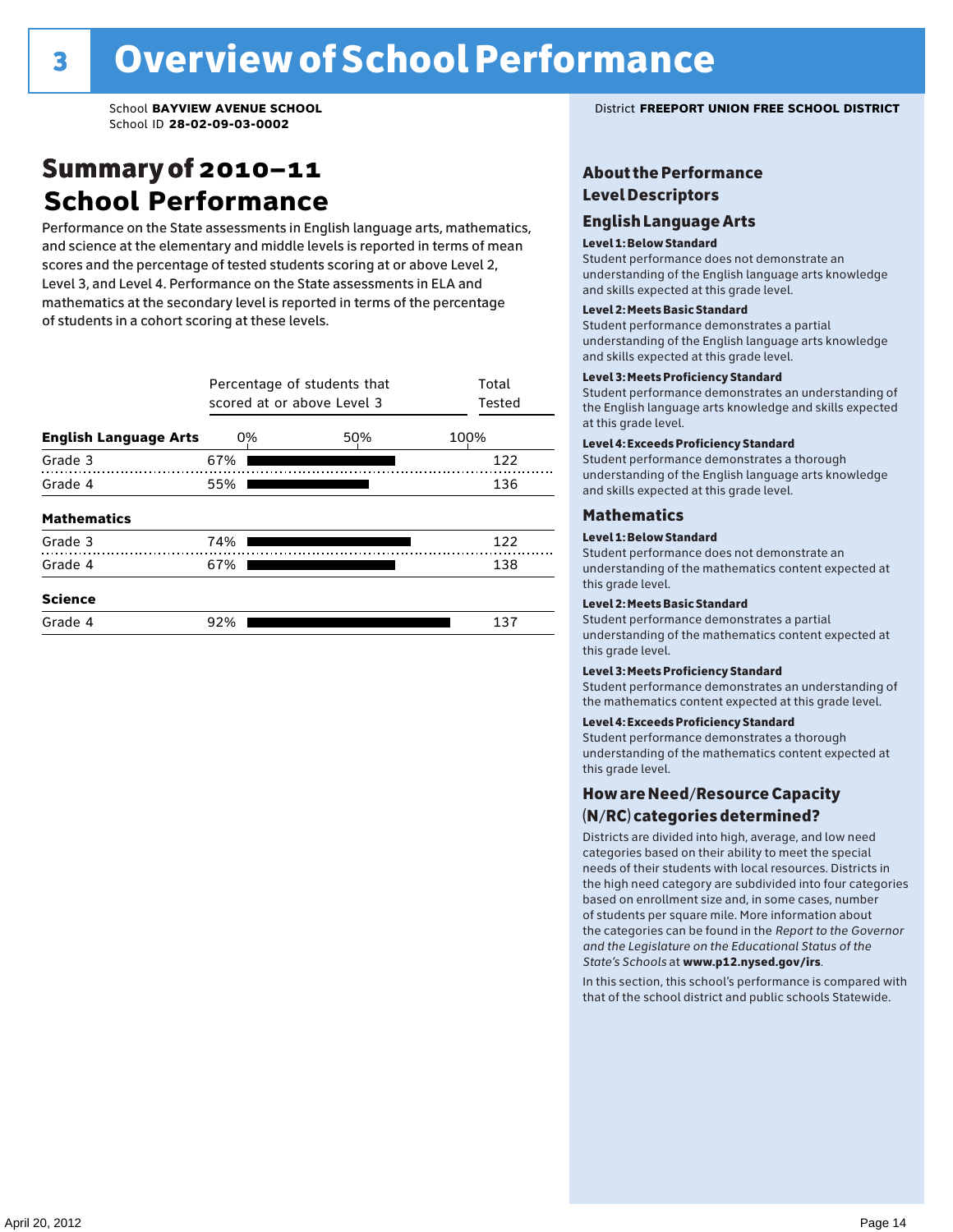## **This School's Results in Grade 3 English Language Arts**

|                                                           | <b>This School</b>              |                                 |     | <b>School District</b> |                                 |                | <b>NY State Public</b>          |  |  |  |
|-----------------------------------------------------------|---------------------------------|---------------------------------|-----|------------------------|---------------------------------|----------------|---------------------------------|--|--|--|
|                                                           |                                 | Percentage scoring at level(s): |     |                        | Percentage scoring at level(s): |                | Percentage scoring at level(s): |  |  |  |
|                                                           | $2 - 4$                         | $\overline{4}$<br>$3 - 4$       |     | $2 - 4$                | $3 - 4$<br>$\overline{4}$       | $2 - 4$        | $3 - 4$<br>$\overline{4}$       |  |  |  |
| 2011 Mean Score: 667                                      | *Range: 644-780 663-780 694-780 |                                 |     |                        |                                 |                |                                 |  |  |  |
| 2010 Mean Score: 672<br>$\blacksquare$ 2010-11<br>2009-10 | 100%<br>98% 91%                 | 67%<br>56%                      | 16% | 94% 93%                | 60% 65%                         | 87% 86%<br>20% | 56% 55%<br>17%                  |  |  |  |
| Number of Tested Students:                                | 119 122                         | 4%<br>82<br>75<br>5             | 22  | 441 423                | 2%<br>283 295<br>11             | 91             | 5%                              |  |  |  |

| <b>Results by</b>                               |              | 2010-11 School Year |                                 |     | 2009-10 School Year |         |                                 |                |  |
|-------------------------------------------------|--------------|---------------------|---------------------------------|-----|---------------------|---------|---------------------------------|----------------|--|
| <b>Student Group</b>                            | Total        |                     | Percentage scoring at level(s): |     | Total               |         | Percentage scoring at level(s): |                |  |
|                                                 | Tested       | $2 - 4$             | $3 - 4$                         | 4   | Tested              | $2 - 4$ | $3 - 4$                         | $\overline{4}$ |  |
| <b>All Students</b>                             | 122          | 98%                 | 67%                             | 4%  | 134                 | 91%     | 56%                             | 16%            |  |
| Female                                          | 57           | 100%                | 74%                             | 7%  | 74                  | 93%     | 61%                             | 19%            |  |
| Male                                            | 65           | 95%                 | 62%                             | 2%  | 60                  | 88%     | 50%                             | 13%            |  |
| American Indian or Alaska Native                |              |                     |                                 |     |                     |         |                                 |                |  |
| <b>Black or African American</b>                | 39           | 95%                 | 72%                             | 3%  | 41                  | 95%     | 71%                             | 15%            |  |
| Hispanic or Latino                              | 73           | 99%                 | 62%                             | 3%  | 81                  | 88%     | 46%                             | 15%            |  |
| Asian or Native Hawaiian/Other Pacific Islander | 2            |                     |                                 |     | 3                   |         |                                 |                |  |
| White                                           |              |                     |                                 |     | 9                   |         |                                 |                |  |
| Multiracial                                     | $\mathbf{1}$ |                     |                                 |     |                     |         |                                 |                |  |
| Small Group Totals                              | 10           | 100%                | 90%                             | 20% | 12                  | 100%    | 75%                             | 33%            |  |
| <b>General-Education Students</b>               | 107          | 99%                 | 71%                             | 5%  | 108                 | 97%     | 62%                             | 18%            |  |
| <b>Students with Disabilities</b>               | 15           | 87%                 | 40%                             | 0%  | 26                  | 65%     | 31%                             | 12%            |  |
| <b>English Proficient</b>                       | 101          | 97%                 | 69%                             | 5%  | 114                 | 93%     | 61%                             | 18%            |  |
| Limited English Proficient                      | 21           | 100%                | 57%                             | 0%  | 20                  | 80%     | 25%                             | 10%            |  |
| Economically Disadvantaged                      | 72           | 97%                 | 61%                             | 3%  | 81                  | 89%     | 48%                             | 11%            |  |
| Not Disadvantaged                               | 50           | 98%                 | 76%                             | 6%  | 53                  | 94%     | 68%                             | 25%            |  |
| Migrant                                         |              |                     |                                 |     |                     |         |                                 |                |  |
| Not Migrant                                     | 122          | 98%                 | 67%                             | 4%  | 134                 | 91%     | 56%                             | 16%            |  |

**NOTES** 

The – symbol indicates that data for a group of students have been suppressed. If a group has fewer than five students,<br>data for that group and the next smallest group(s) are suppressed to protect the privacy of individual

| * These ranges are for 2010-11 data only. Ranges for the 2009-10 data are available in the 2009-10 Accountability and Overview Reports.<br><b>Other</b> |          | 2010-11 School Year         |         |     | 2009-10 School Year |                             |         |     |  |  |
|---------------------------------------------------------------------------------------------------------------------------------------------------------|----------|-----------------------------|---------|-----|---------------------|-----------------------------|---------|-----|--|--|
| <b>Assessments</b>                                                                                                                                      | Total    | Number scoring at level(s): |         |     | Total               | Number scoring at level(s): |         |     |  |  |
|                                                                                                                                                         | Tested   | $2 - 4$                     | $3 - 4$ |     | Tested              | $2 - 4$                     | $3 - 4$ | 4   |  |  |
| New York State Alternate Assessment<br>(NYSAA): Grade 3 Equivalent                                                                                      | 0        |                             |         |     | 0                   |                             |         |     |  |  |
| New York State English as a Second Language<br>Achievement Test (NYSESLAT) <sup>t</sup> : Grade 3                                                       | $\Omega$ | N/A                         | N/A     | N/A |                     | N/A                         | N/A     | N/A |  |  |
|                                                                                                                                                         | Total    |                             |         |     | Total               |                             |         |     |  |  |
| Recently Arrived LEP Students NOT Tested on<br>the ELA NYSTP: Grade 3                                                                                   | 0        | N/A                         | N/A     | N/A |                     | N/A                         | N/A     | N/A |  |  |

April 20, 2012 Page 15 † These counts represent recently arrived LEP students who used the NYSESLAT to fulfill the English language arts participation requirement.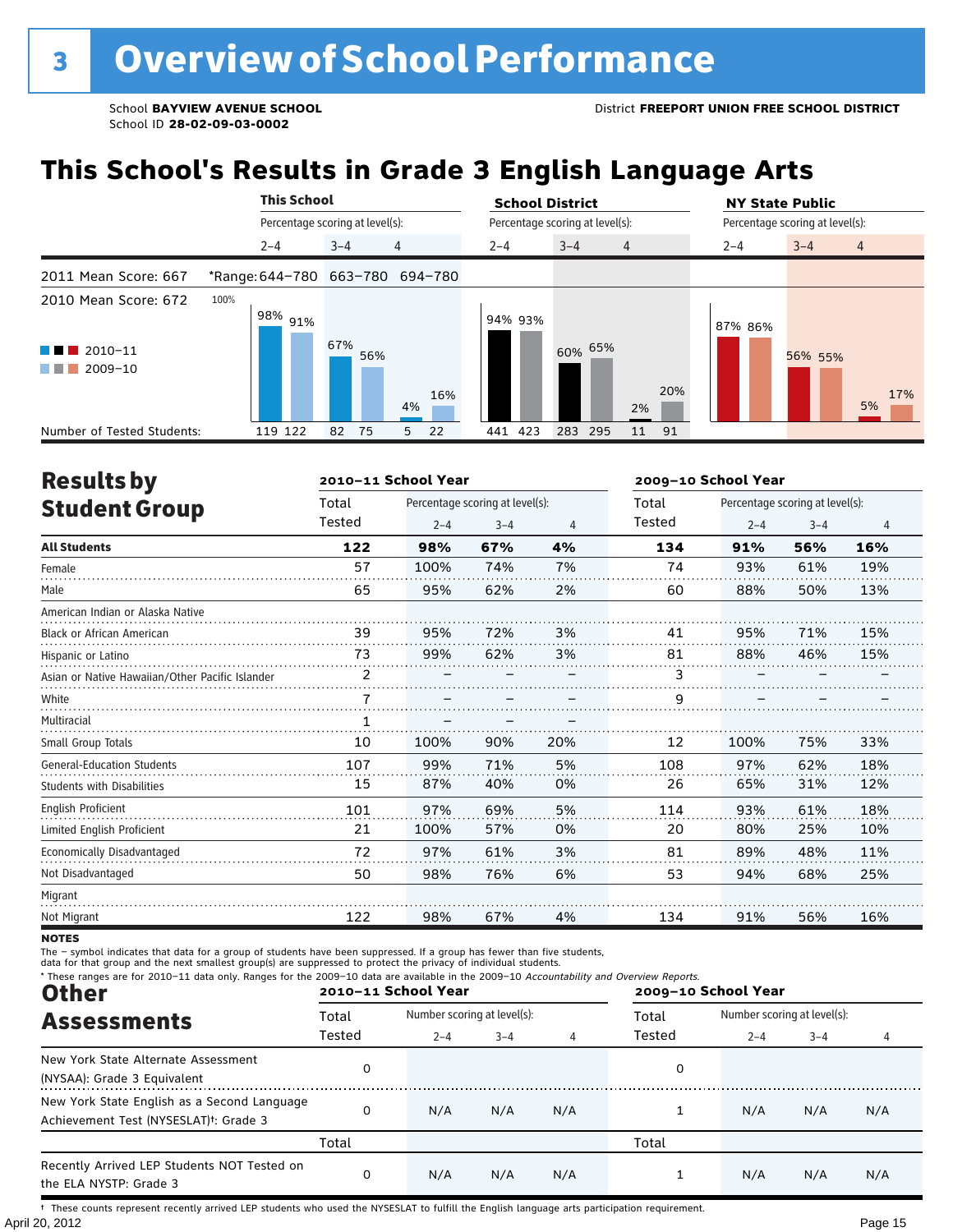### **This School's Results in Grade 3 Mathematics**

|                                                                | <b>This School</b> |                                 |  |         |     |                                 | <b>School District</b>          |  |         |                |        | <b>NY State Public</b>          |         |                |  |
|----------------------------------------------------------------|--------------------|---------------------------------|--|---------|-----|---------------------------------|---------------------------------|--|---------|----------------|--------|---------------------------------|---------|----------------|--|
|                                                                |                    | Percentage scoring at level(s): |  |         |     |                                 | Percentage scoring at level(s): |  |         |                |        | Percentage scoring at level(s): |         |                |  |
|                                                                |                    | $2 - 4$                         |  | $3 - 4$ |     | $\overline{4}$                  | $2 - 4$                         |  | $3 - 4$ | $\overline{4}$ |        | $2 - 4$                         | $3 - 4$ | $\overline{4}$ |  |
| 2011 Mean Score: 691                                           |                    |                                 |  |         |     | *Range: 662-770 684-770 707-770 |                                 |  |         |                |        |                                 |         |                |  |
| 2010 Mean Score: 692<br>$\blacksquare$ 2010-11<br>2009-10<br>. | 100%               | 97% 95%                         |  | 74%     | 66% | 12% 20%                         | 96% 97%                         |  | 72% 76% | 12%            | 29%    | 91% 91%                         | 60% 59% | 24%<br>13%     |  |
| Number of Tested Students:                                     |                    | 118 129                         |  | 90      | 90  | 15<br>27                        | 446<br>457                      |  | 342 350 |                | 57 133 |                                 |         |                |  |

| <b>Results by</b>                               |        | 2010-11 School Year |                                 |     | 2009-10 School Year |                                 |         |     |  |
|-------------------------------------------------|--------|---------------------|---------------------------------|-----|---------------------|---------------------------------|---------|-----|--|
| <b>Student Group</b>                            | Total  |                     | Percentage scoring at level(s): |     | Total               | Percentage scoring at level(s): |         |     |  |
|                                                 | Tested | $2 - 4$             | $3 - 4$                         | 4   | Tested              | $2 - 4$                         | $3 - 4$ | 4   |  |
| <b>All Students</b>                             | 122    | 97%                 | 74%                             | 12% | 136                 | 95%                             | 66%     | 20% |  |
| Female                                          | 57     | 95%                 | 75%                             | 18% | 74                  | 93%                             | 64%     | 16% |  |
| Male                                            | 65     | 98%                 | 72%                             | 8%  | 62                  | 97%                             | 69%     | 24% |  |
| American Indian or Alaska Native                |        |                     |                                 |     |                     |                                 |         |     |  |
| Black or African American                       | 39     | 95%                 | 77%                             | 10% | 41                  | 95%                             | 68%     | 17% |  |
| Hispanic or Latino                              | 73     | 97%                 | 68%                             | 10% | 83                  | 94%                             | 64%     | 22% |  |
| Asian or Native Hawaiian/Other Pacific Islander | 2      |                     |                                 |     | 3                   |                                 |         |     |  |
| White                                           | 7      |                     |                                 |     | 9                   |                                 |         |     |  |
| Multiracial                                     | 1      |                     |                                 |     |                     |                                 |         |     |  |
| Small Group Totals                              | 10     | 100%                | 100%                            | 40% | 12                  | 100%                            | 75%     | 17% |  |
| <b>General-Education Students</b>               | 107    | 97%                 | 77%                             | 14% | 110                 | 96%                             | 70%     | 21% |  |
| <b>Students with Disabilities</b>               | 15     | 93%                 | 53%                             | 0%  | 26                  | 88%                             | 50%     | 15% |  |
| <b>English Proficient</b>                       | 101    | 96%                 | 75%                             | 14% | 114                 | 96%                             | 69%     | 22% |  |
| Limited English Proficient                      | 21     | 100%                | 67%                             | 5%  | 22                  | 86%                             | 50%     | 9%  |  |
| Economically Disadvantaged                      | 72     | 94%                 | 69%                             | 8%  | 82                  | 96%                             | 68%     | 16% |  |
| Not Disadvantaged                               | 50     | 100%                | 80%                             | 18% | 54                  | 93%                             | 63%     | 26% |  |
| Migrant                                         |        |                     |                                 |     |                     |                                 |         |     |  |
| Not Migrant                                     | 122    | 97%                 | 74%                             | 12% | 136                 | 95%                             | 66%     | 20% |  |
|                                                 |        |                     |                                 |     |                     |                                 |         |     |  |

**NOTES** 

The – symbol indicates that data for a group of students have been suppressed. If a group has fewer than five students,

data for that group and the next smallest group(s) are suppressed to protect the privacy of individual students.

| * These ranges are for 2010-11 data only. Ranges for the 2009-10 data are available in the 2009-10 Accountability and Overview Reports.<br><b>Other</b> |        | 2010-11 School Year         |         | 2009-10 School Year |        |                             |         |  |  |
|---------------------------------------------------------------------------------------------------------------------------------------------------------|--------|-----------------------------|---------|---------------------|--------|-----------------------------|---------|--|--|
| <b>Assessments</b>                                                                                                                                      | Total  | Number scoring at level(s): |         |                     | Total  | Number scoring at level(s): |         |  |  |
|                                                                                                                                                         | Tested | $2 - 4$                     | $3 - 4$ |                     | Tested | $2 - 4$                     | $3 - 4$ |  |  |
| New York State Alternate Assessment<br>(NYSAA): Grade 3 Equivalent                                                                                      |        |                             |         |                     |        |                             |         |  |  |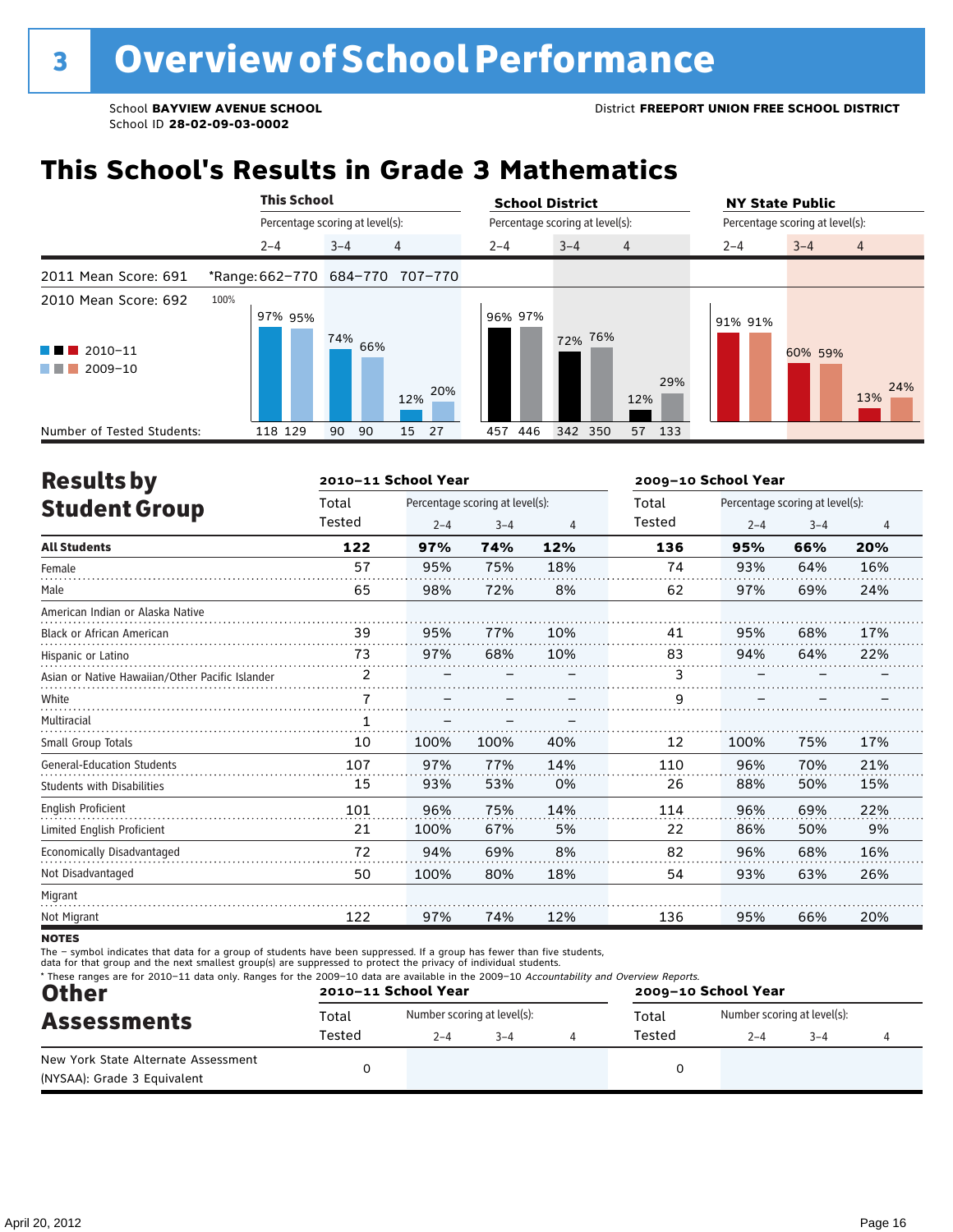## **This School's Results in Grade 4 English Language Arts**

|                                   |      | <b>This School</b>              |                                 |   |       | <b>School District</b>          |         |         |         |                                 |    | <b>NY State Public</b> |  |         |   |       |
|-----------------------------------|------|---------------------------------|---------------------------------|---|-------|---------------------------------|---------|---------|---------|---------------------------------|----|------------------------|--|---------|---|-------|
|                                   |      |                                 | Percentage scoring at level(s): |   |       | Percentage scoring at level(s): |         |         |         | Percentage scoring at level(s): |    |                        |  |         |   |       |
|                                   |      | $2 - 4$                         | $3 - 4$                         | 4 |       | $2 - 4$                         |         | $3 - 4$ |         | $\overline{4}$                  |    | $2 - 4$                |  | $3 - 4$ | 4 |       |
| 2011 Mean Score: 673              |      | *Range: 637-775 671-775 722-775 |                                 |   |       |                                 |         |         |         |                                 |    |                        |  |         |   |       |
| 2010 Mean Score: 673              | 100% | 95% 96%                         |                                 |   |       |                                 | 96% 97% |         |         |                                 |    | 92% 92%                |  |         |   |       |
| $\blacksquare$ 2010-11<br>2009-10 |      |                                 | 55% 60%                         |   | 4% 3% |                                 |         |         | 62% 66% | 2%                              | 5% |                        |  | 57% 57% |   | 2% 6% |
| Number of Tested Students:        |      | 129 124                         | 75<br>78                        | 6 | 4     |                                 | 441 473 |         | 287 322 | 9                               | 25 |                        |  |         |   |       |

| <b>Results by</b>                               |        | 2010-11 School Year |                                 |    | 2009-10 School Year |                                 |         |     |  |
|-------------------------------------------------|--------|---------------------|---------------------------------|----|---------------------|---------------------------------|---------|-----|--|
| <b>Student Group</b>                            | Total  |                     | Percentage scoring at level(s): |    | Total               | Percentage scoring at level(s): |         |     |  |
|                                                 | Tested | $2 - 4$             | $3 - 4$                         | 4  | Tested              | $2 - 4$                         | $3 - 4$ | 4   |  |
| <b>All Students</b>                             | 136    | 95%                 | 55%                             | 4% | 129                 | 96%                             | 60%     | 3%  |  |
| Female                                          | 75     | 96%                 | 63%                             | 4% | 63                  | 100%                            | 73%     | 5%  |  |
| Male                                            | 61     | 93%                 | 46%                             | 5% | 66                  | 92%                             | 48%     | 2%  |  |
| American Indian or Alaska Native                |        |                     |                                 |    | 1                   |                                 |         |     |  |
| <b>Black or African American</b>                | 43     | 93%                 | 63%                             | 5% | 48                  | 98%                             | 58%     | 6%  |  |
| Hispanic or Latino                              | 83     | 95%                 | 47%                             | 5% | 72                  | 94%                             | 58%     | 0%  |  |
| Asian or Native Hawaiian/Other Pacific Islander | 1      |                     |                                 |    | 3                   |                                 |         |     |  |
| White                                           | q      |                     |                                 |    | 5                   |                                 |         |     |  |
| Multiracial                                     |        |                     |                                 |    |                     |                                 |         |     |  |
| Small Group Totals                              | 10     | 100%                | 90%                             | 0% | 9                   | 100%                            | 89%     | 11% |  |
| <b>General-Education Students</b>               | 104    | 97%                 | 66%                             | 6% | 112                 | 96%                             | 63%     | 4%  |  |
| <b>Students with Disabilities</b>               | 32     | 88%                 | 19%                             | 0% | 17                  | 100%                            | 47%     | 0%  |  |
| English Proficient                              | 117    | 97%                 | 62%                             | 5% | 109                 | 99%                             | 66%     | 4%  |  |
| Limited English Proficient                      | 19     | 84%                 | 16%                             | 0% | 20                  | 80%                             | 30%     | 0%  |  |
| Economically Disadvantaged                      | 90     | 93%                 | 49%                             | 2% | 64                  | 95%                             | 50%     | 0%  |  |
| Not Disadvantaged                               | 46     | 98%                 | 67%                             | 9% | 65                  | 97%                             | 71%     | 6%  |  |
| Migrant                                         |        |                     |                                 |    |                     |                                 |         |     |  |
| Not Migrant                                     | 136    | 95%                 | 55%                             | 4% | 129                 | 96%                             | 60%     | 3%  |  |

**NOTES** 

The – symbol indicates that data for a group of students have been suppressed. If a group has fewer than five students,<br>data for that group and the next smallest group(s) are suppressed to protect the privacy of individual

| * These ranges are for 2010-11 data only. Ranges for the 2009-10 data are available in the 2009-10 Accountability and Overview Reports.<br><b>Other</b> |        | 2010-11 School Year         |         |     | 2009-10 School Year |                             |         |     |  |
|---------------------------------------------------------------------------------------------------------------------------------------------------------|--------|-----------------------------|---------|-----|---------------------|-----------------------------|---------|-----|--|
| <b>Assessments</b>                                                                                                                                      | Total  | Number scoring at level(s): |         |     | Total               | Number scoring at level(s): |         |     |  |
|                                                                                                                                                         | Tested | $2 - 4$                     | $3 - 4$ | 4   | Tested              | $2 - 4$                     | $3 - 4$ | 4   |  |
| New York State Alternate Assessment<br>(NYSAA): Grade 4 Equivalent                                                                                      | 0      |                             |         |     | 0                   |                             |         |     |  |
| New York State English as a Second Language<br>Achievement Test (NYSESLAT) <sup>+</sup> : Grade 4                                                       |        | N/A                         | N/A     | N/A |                     | N/A                         | N/A     | N/A |  |
|                                                                                                                                                         | Total  |                             |         |     | Total               |                             |         |     |  |
| Recently Arrived LEP Students NOT Tested on<br>the ELA NYSTP: Grade 4                                                                                   |        | N/A                         | N/A     | N/A |                     | N/A                         | N/A     | N/A |  |

April 20, 2012 Page 17 † These counts represent recently arrived LEP students who used the NYSESLAT to fulfill the English language arts participation requirement.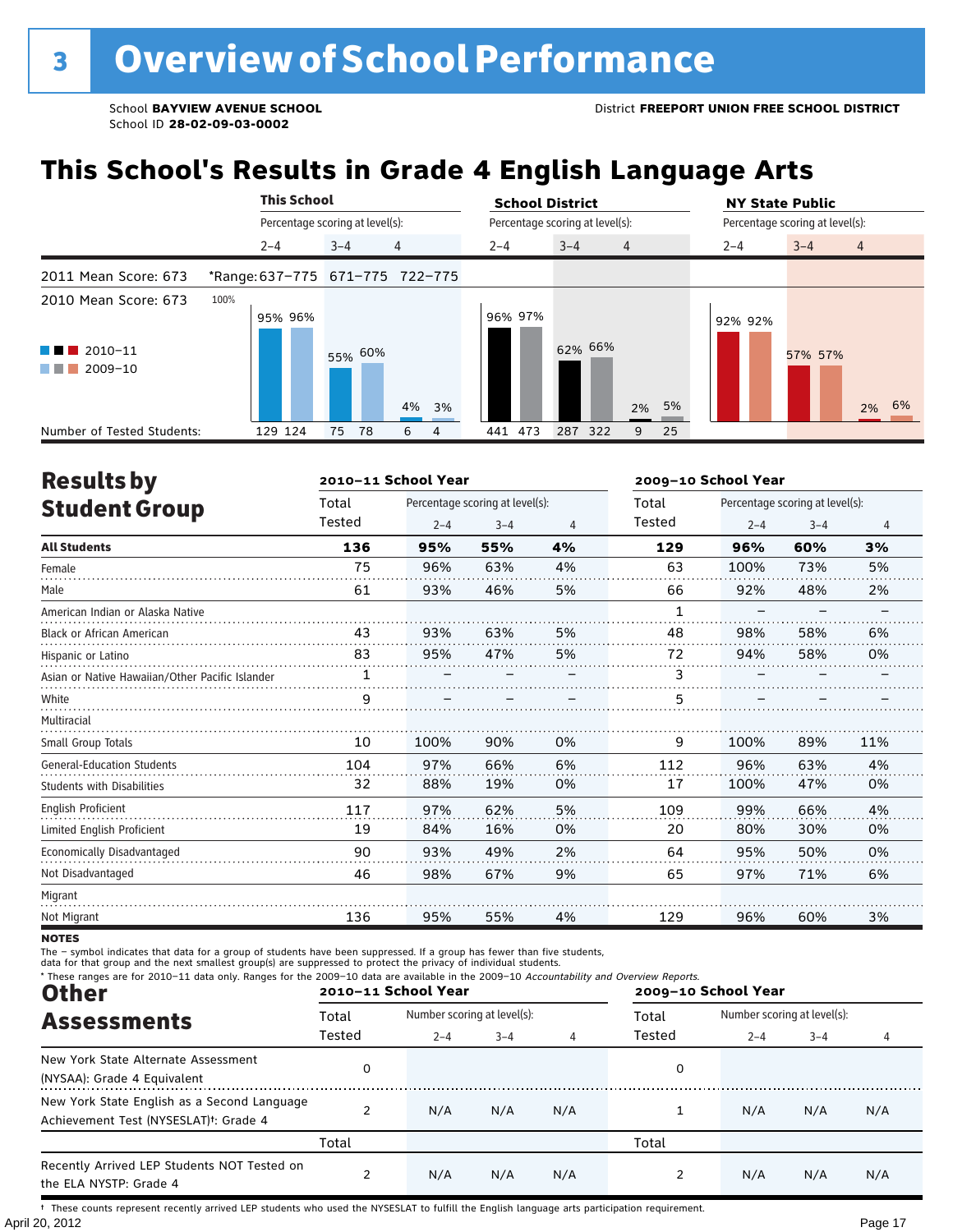## **This School's Results in Grade 4 Mathematics**

|                                                        | <b>This School</b>              |                                 |                     | <b>School District</b> |                                 | <b>NY State Public</b>               |  |  |  |
|--------------------------------------------------------|---------------------------------|---------------------------------|---------------------|------------------------|---------------------------------|--------------------------------------|--|--|--|
|                                                        |                                 | Percentage scoring at level(s): |                     |                        | Percentage scoring at level(s): | Percentage scoring at level(s):      |  |  |  |
|                                                        | $2 - 4$                         | $3 - 4$                         | $\overline{4}$      | $2 - 4$                | $3 - 4$<br>$\overline{4}$       | $3 - 4$<br>$2 - 4$<br>$\overline{4}$ |  |  |  |
| 2011 Mean Score: 687                                   | *Range: 636-800 676-800 707-800 |                                 |                     |                        |                                 |                                      |  |  |  |
| 2010 Mean Score: 689<br>$\blacksquare$ 2010-11         | 100%<br>98% 99%                 | 67% 70%                         |                     | 97% 99%                | 70% 70%                         | 94% 95%<br>67% 64%                   |  |  |  |
| 2009-10<br>a katika masu<br>Number of Tested Students: | 135 129                         | 93<br>91                        | 21% 22%<br>28<br>29 | 452 491                | 22% 24%<br>327 347<br>101 119   | 27% 26%                              |  |  |  |

| <b>Results by</b>                               |        | 2010-11 School Year |                                 |     | 2009-10 School Year |                                 |         |     |  |
|-------------------------------------------------|--------|---------------------|---------------------------------|-----|---------------------|---------------------------------|---------|-----|--|
| <b>Student Group</b>                            | Total  |                     | Percentage scoring at level(s): |     | Total               | Percentage scoring at level(s): |         |     |  |
|                                                 | Tested | $2 - 4$             | $3 - 4$                         | 4   | Tested              | $2 - 4$                         | $3 - 4$ | 4   |  |
| <b>All Students</b>                             | 138    | 98%                 | 67%                             | 21% | 130                 | 99%                             | 70%     | 22% |  |
| Female                                          | 76     | 97%                 | 67%                             | 20% | 64                  | 100%                            | 69%     | 17% |  |
| Male                                            | 62     | 98%                 | 68%                             | 23% | 66                  | 98%                             | 71%     | 26% |  |
| American Indian or Alaska Native                |        |                     |                                 |     | 1                   |                                 |         |     |  |
| <b>Black or African American</b>                | 43     | 100%                | 67%                             | 26% | 48                  | 100%                            | 67%     | 23% |  |
| Hispanic or Latino                              | 85     | 96%                 | 66%                             | 18% | 73                  | 99%                             | 68%     | 15% |  |
| Asian or Native Hawaiian/Other Pacific Islander | 1      |                     |                                 |     | 3                   |                                 |         |     |  |
| White                                           | 9      |                     |                                 |     | 5                   |                                 |         |     |  |
| Multiracial                                     |        |                     |                                 |     |                     |                                 |         |     |  |
| Small Group Totals                              | 10     | 100%                | 80%                             | 30% | 9                   | 100%                            | 100%    | 67% |  |
| <b>General-Education Students</b>               | 106    | 98%                 | 79%                             | 26% | 113                 | 99%                             | 73%     | 23% |  |
| <b>Students with Disabilities</b>               | 32     | 97%                 | 28%                             | 3%  | 17                  | 100%                            | 53%     | 12% |  |
| <b>English Proficient</b>                       | 117    | 100%                | 74%                             | 25% | 109                 | 100%                            | 75%     | 25% |  |
| Limited English Proficient                      | 21     | 86%                 | 29%                             | 0%  | 21                  | 95%                             | 43%     | 5%  |  |
| Economically Disadvantaged                      | 92     | 97%                 | 61%                             | 13% | 64                  | 98%                             | 72%     | 16% |  |
| Not Disadvantaged                               | 46     | 100%                | 80%                             | 37% | 66                  | 100%                            | 68%     | 27% |  |
| Migrant                                         |        |                     |                                 |     |                     |                                 |         |     |  |
| Not Migrant                                     | 138    | 98%                 | 67%                             | 21% | 130                 | 99%                             | 70%     | 22% |  |

**NOTES** 

The – symbol indicates that data for a group of students have been suppressed. If a group has fewer than five students,

data for that group and the next smallest group(s) are suppressed to protect the privacy of individual students.

| <b>Other</b>                                                       |        | 2010-11 School Year         |         | * These ranges are for 2010-11 data only. Ranges for the 2009-10 data are available in the 2009-10 Accountability and Overview Reports.<br>2009-10 School Year |        |                             |         |  |  |
|--------------------------------------------------------------------|--------|-----------------------------|---------|----------------------------------------------------------------------------------------------------------------------------------------------------------------|--------|-----------------------------|---------|--|--|
| <b>Assessments</b>                                                 | Total  | Number scoring at level(s): |         |                                                                                                                                                                | Total  | Number scoring at level(s): |         |  |  |
|                                                                    | Tested | $2 - 4$                     | $3 - 4$ |                                                                                                                                                                | Tested | $2 - 4$                     | $3 - 4$ |  |  |
| New York State Alternate Assessment<br>(NYSAA): Grade 4 Equivalent |        |                             |         |                                                                                                                                                                |        |                             |         |  |  |